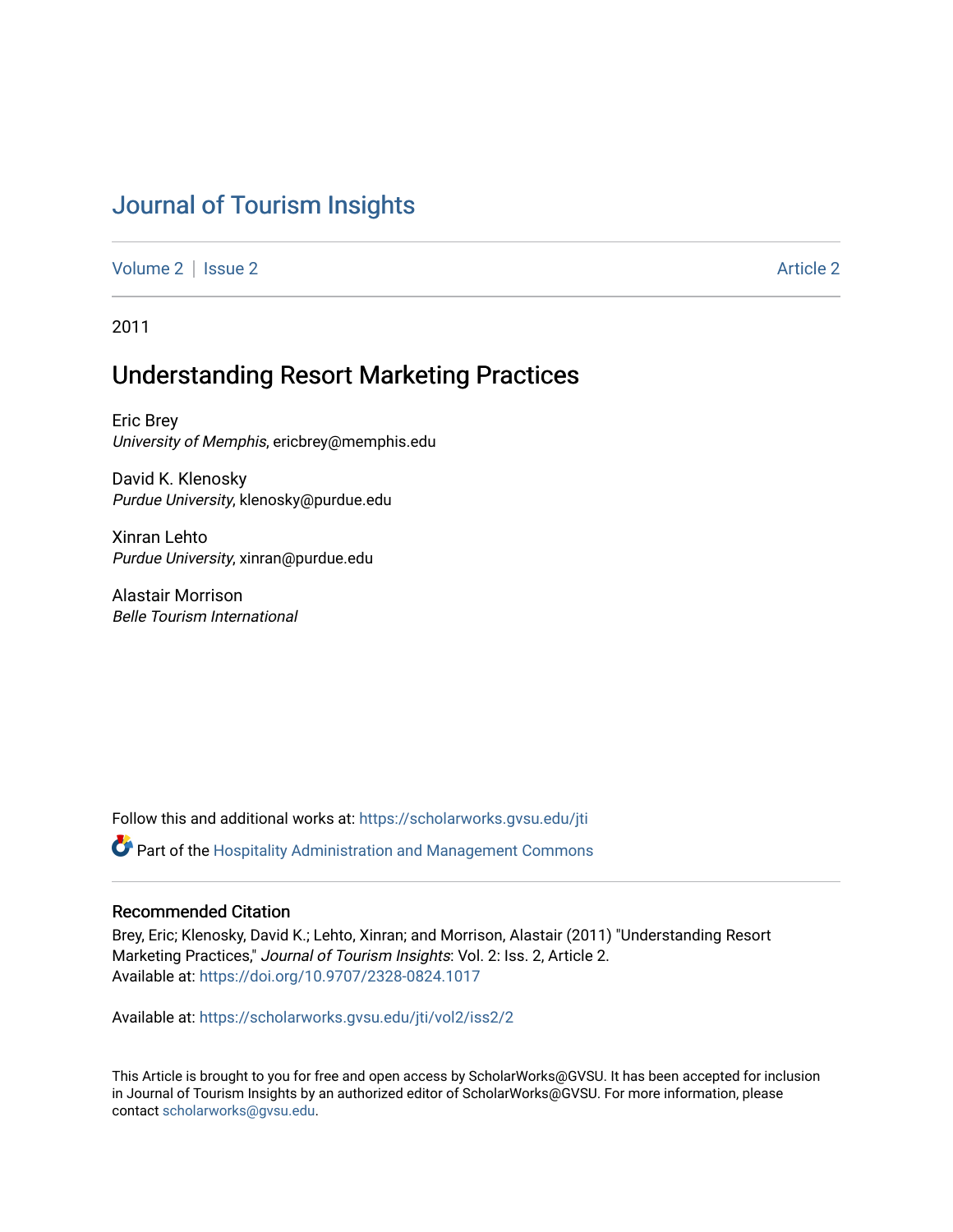#### **Introduction**

While destination resorts have been traditionally seen as elements of the accommodation sector (Inbakaran  $\&$  Jackson, 2005), interest and growth of this specific segment has dramatically increased (Brey, Morrison, & Mills, 2007; Gaines, Hubbard, Witte, & O'Neill, 2004). Resort development has been and continues to be considered a viable means of international investment, with multibillion dollar properties developed worldwide for that expressed purpose (Vencat & Au, 2006). Governments have also recognized the importance of resort development as an economic growth generator (Cho, 2002). Furthermore, the industry itself is now viewed as mature in that there has been considerable consolidation and greater focus on developing integrated destinations (Caldwalader, 2006). But while interest has grown, the depth of understanding of destination resorts has remained peripheral. Research has examined topics ranging from resort websites to consumer shopping (Baloglu & Pekcan, 2006; Kim & Sullivan, 2006), but our understanding of resort practices, specifically marketing-related practices, remains limited.

 Information on resort marketing practices is available through both industry and academic publications but these sources offer a limited depth of understanding. For instance, industry-oriented publications have focused on providing timely, though specific examples of issues concerning particular industry segments, such as the growing importance of destination pools and rates (Bay, 2005; Lomanno, 2005). Similarly, available academic publications often address resort marketing as a secondary or tangential topic. Notable exceptions include studies that have examined marketing strategies for reaching particular segments of the resort market (Chiang, 2001; Knutson, Beck, & Yen, 2004) or topics relating to marketing efforts focused on specific types of resorts (Monteson & Singer, 2004; Rezek, 2002). While there are some publications that have directly spoken to resort marketing practices (Chon & Singh, 1995; Chon & Whelihan, 1992; Whelihan & Chon, 1991), these are dated and lack current relevance.

 Given this lack of depth of prior research and the continued need to update our understanding of destination resort marketing trends and practices (King, 1994), this study's objectives are two fold: first, to develop a better understanding of issues examined in prior resort marketing research and second, to establish a baseline understanding of current resort marketing practices trends within industry. The first objective was addressed by reviewing existing industry and academic literature and the second through interviews conducted with resort marketing professionals. To report upon the types of marketing practices and trends discussed during the interviews, a content analysis method was used. Using this approach provided a platform in which a better understanding of resort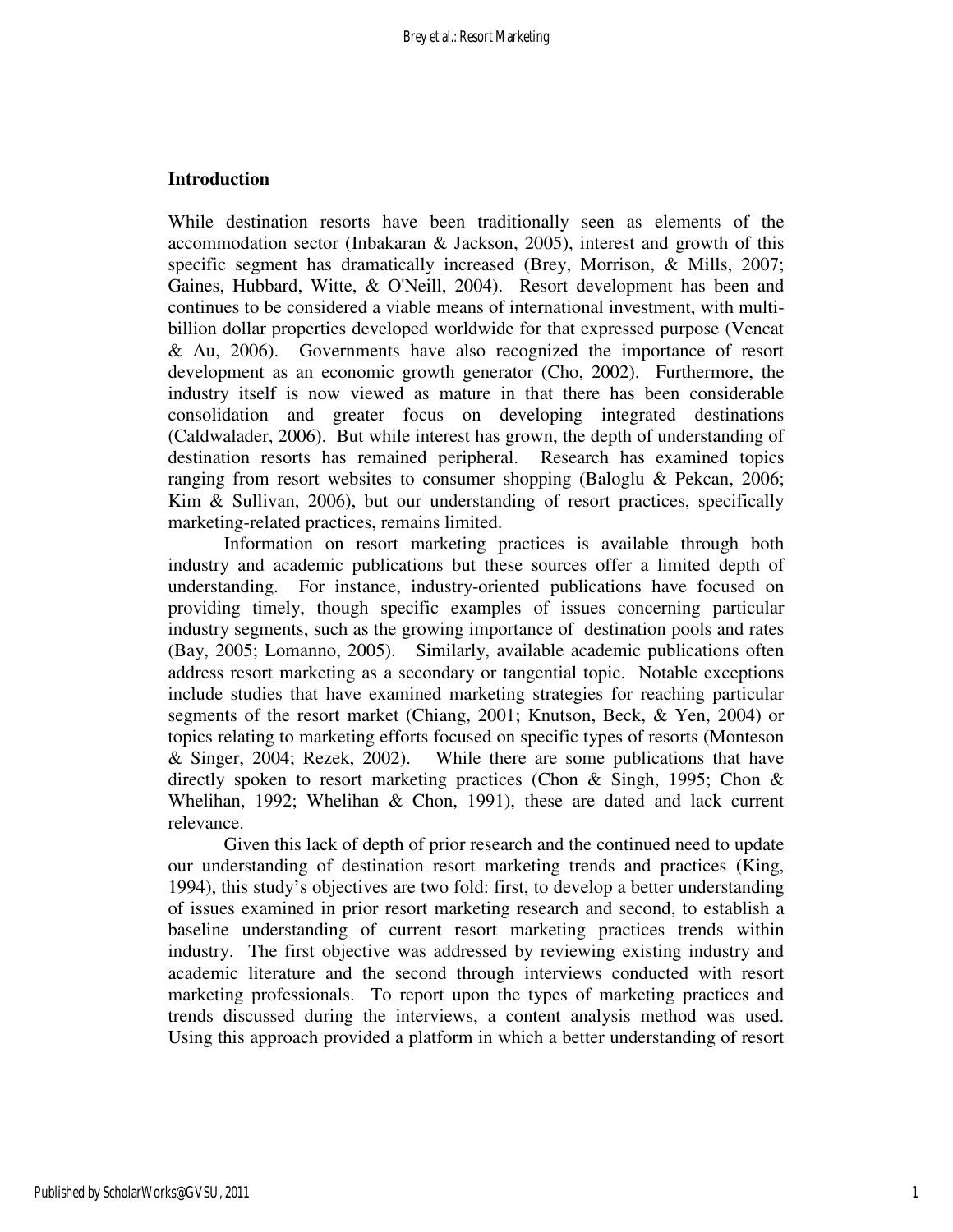marketing will be established along with implications for future research and practice.

## **Resort Marketing Literature**

The existing literature on resort marketing can be described as diverse and somewhat inconsistent – a range of issues have been examined and while some topics have been examined in considerable depth, others have received only passing attention. Among the specific issues examined in prior resort marketing research, those that have received the greatest amount of attention include pricing and packaging, internet/web marketing, resort branding, and consumer marketing practices. Recent research on resort pricing and packaging strategies has explored the concept of yield management and the promotional pricing practice of offering deep discounts on season passes at Colorado ski resorts (Perdue, 2002). Cross-product elasticities and impacts of the promotional pricing program on customer usage behavior and satisfaction levels were also examined. Other research examining all-inclusive resort product offerings have been shown to positively influence value perceptions among visitors, particularly among firsttime resort visitors (Naylor & Frank, 2001). Finally, other research has documented how discounting and pricing strategies (e.g., changes from the shoulder to primary seasons) can impact resort operations (Mudambi, 1994).

 Another area of interest has been the growing importance of the Internet in marketing (Simon, 2005). Specific emphasis has been placed on the growing role that the resorts' website plays (Atkinson, 2005) – an emphasis that has become magnified as traditional marketing activities become supplemented, and possibly replaced, by internet-based marketing approaches (Van-Kemp, 2004). Thirdparty websites have been identified as playing an important marketing role, with distributors' sites, such as Travelocity, being adopted by major resort players (Anonymous, 2002). Specific attributes and website features that contribute to website effectiveness has also been investigated (Baloglu & Pekcan, 2006; Perdue, 2001). Beyond web-marketing and its impact on guests, there has also been interest in exploring the methods and capabilities used to collect guest information at resorts (Khanna, 2005). Applying technology for this use is welcomed as data collection is important in understanding guests and the changing guest market (Baumann, 2005). Furthermore, interest in using the Internet to obtain guest feedback and to employ this feedback to help guide and improve resort operations (Higgins, 2005), has also been investigated.

Branding and relationships are other areas of the marketing function that have also been addressed. For instance, prior work has addressed the importance of resort branding and the need for brand differentiation (Adams, 2005); and has suggested that the strongest brands are ones that develop emotional relationships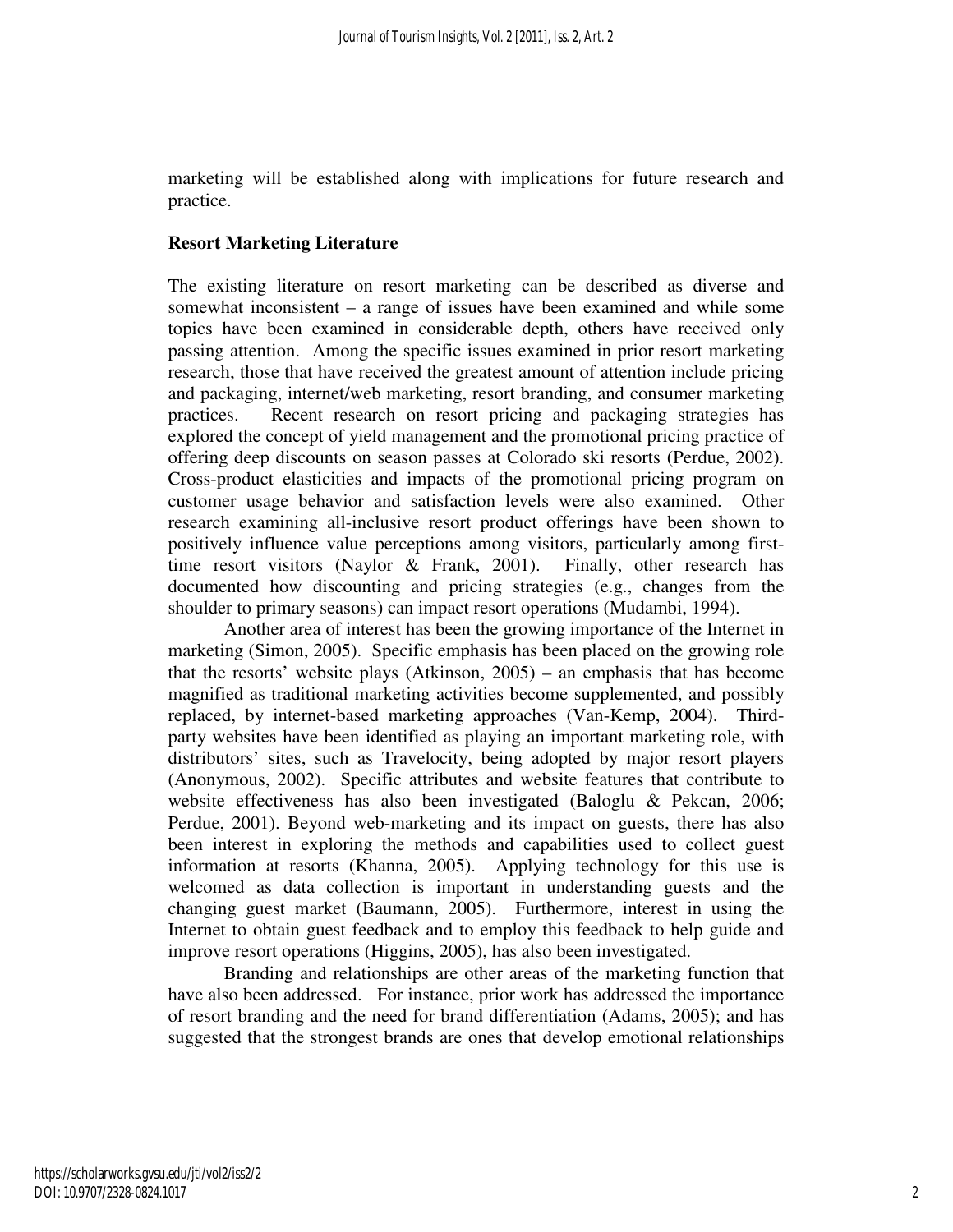to consumers (Mendenhall, 2005). From a relationships perspective, discussion goes beyond just business to consumer interactions. Marketing relationships can be developed between related and unrelated resort properties (McMullen-Coyne, 2004). Partnerships and packaging of separate products, one of which is the resort, has also been identified as beneficial for effective marketing (Staff, 2005), suggesting that resorts can benefit from partnerships with a variety of entities including movies, cruise lines, and entire island nations (Wasserman, 2004). Marketing firms have also been noted as playing an important role in marketing because of their expertise in increasing effectiveness of marketing efforts (Thomaselli, 2005).

 Consumers, as the primary target of resort marketing efforts, have received significant research attention. Changes in consumer demographic segments have been identified as proliferating and increasing the popularity of timeshare offerings (Bergsman, 2005). Consumer demands and travel trends, such as shortened lengths of stay (Burnside, 2003), have changed the importance placed on amenities and activities. Different amenities, such as destination pools have become increasingly important (Bay, 2005). As consumers' pay more for resort stays (Lomanno, 2005), they now expect a higher quality product (Blank, 2004). Resorts are also changing current amenities and developing new amenities/features to address the changing needs of consumers. For instance, properties are finding success when increasing their spa offerings (Alleyne, 2005); and incorporating indoor waterpark attractions has been linked to extending the resort season and fueling development (O'Brien, 2003). The importance of successfully segmenting consumer markets during the marketing strategy development process continues to be a major focus of resort marketing research (Morrison, Braunlich, Cai, & O'Leary, 1996).

 Considering the focus of this study, the evaluation and discussion of marketing trends are of specific interest. Timeshares, with its explosive growth and need to overcome negative perceptions, has received explicit interest (Chiang, 2001; Scavo, 1999; Woods & Hu, 2002). Results from this research, while integral in timeshare marketing, has limited general applicability due to the uniqueness of the timeshare product (Upchurch  $\&$  Lashley, 2006). From a more general perspective, Chon and Singh (1995) recommended that for resorts to effectively market beyond the millennium they would need to address growth in the family and mature markets; take a closer a look at focused marketing; add value and be inclusive; and take into account the desires for health awareness and technology applications. These recommendations were built upon previous work in which Chon and Whelihan (1992) provided insight into changes in consumers' perceptions of resorts, visitor demographics, and the overall importance of pricevalue relationships. These authors also suggested that resorts would need to expand current markets, create new markets and expand the current length of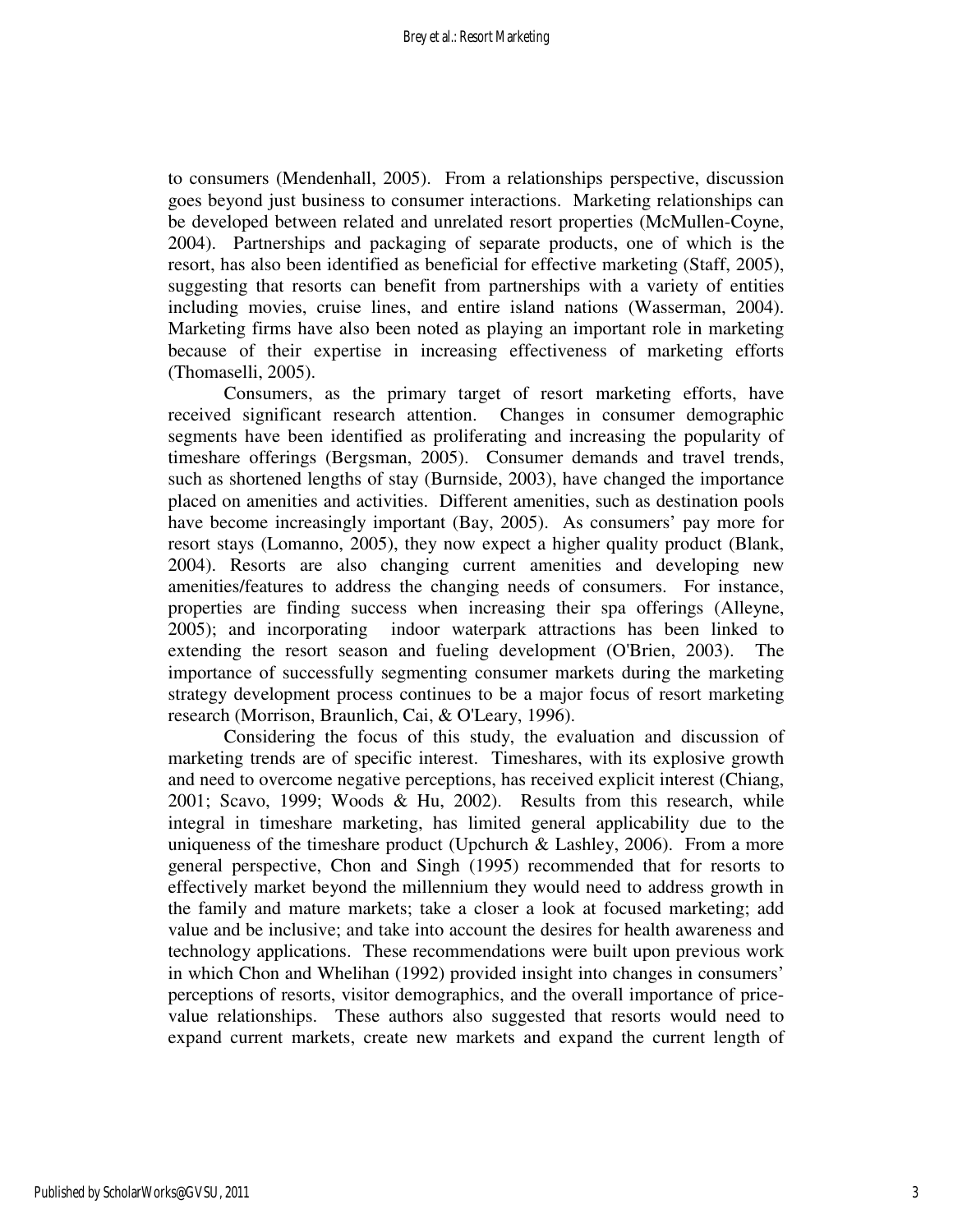services. Additional changes in the baby-boomer market, such as personal priorities and demographic shifts, would also significantly impact resort marketing (Whelihan & Chon, 1991). Changes in demographics coupled with consumers perceptions of time, have also significantly impacted resort marketing (Monteson & Singer, 2004). Johanson (2000, p. 88) adds "time is precious, money is spendable, priorities have shifted and travel is both a way to relieve stress and spend more time with the family" and this related directly to resort guest behaviors, necessitating business change.

More recently, Riley (2007) has noted that resorts will need to promote a holistic experience, maintain marketing consistency, understand guests, examine website efficiency, increase online marketing, maintain previous guests, and create strong industry relationships to be successful. The Hospitality Sales and Marketing Association International (HSMAI) has also examined current Internet marketing trends within resorts and have identified the need for resorts to plan for the future, establish infrastructure, build traffic, integrate offline and online resources, using third party intermediaries, measure overall success, and maintain vigilance in analyzing trends (Green, 2006). While providing opinions on marketing needs and trends, this recent analysis was focused strictly on identifying best practices in Internet marketing. With dated analyses of marketing trends, combined with sporadic discussion of resort marketing the lack of a resort marketing practices benchmark, a need to examine current marketing trends and practices from a supply-side perspective exists. This study initiates this process by using existent literature to provide structure for in-depth analysis of current marketing techniques and trends.

## **Methodology**

Data were collected through on-site interviews with resort marketing executives. Using qualitative methods provided a framework in which an understanding of resort marketing trends could be established and allowed comparability of information (Brown, 2005). By using semi-structured questions, respondents were asked the same base of questions within a flexible context. This allowed the researcher to examine a pre-determined set of themes in-depth (structure components) with the flexibility of topic exploration (unstructured components) (Babbie, 2004). To develop the interview guide, a two step method was used. The first was to develop a testable interview guide based on existing literature. Questions addressed areas previously discussed within the literature. This provided study parameters to control the breadth of investigation while allowing for depth. The second step was to test the interview guide to ensure question clarity and appropriateness of responses elicited. A pilot interview was conducted with the director of marketing of a 4-star destination resort. Following the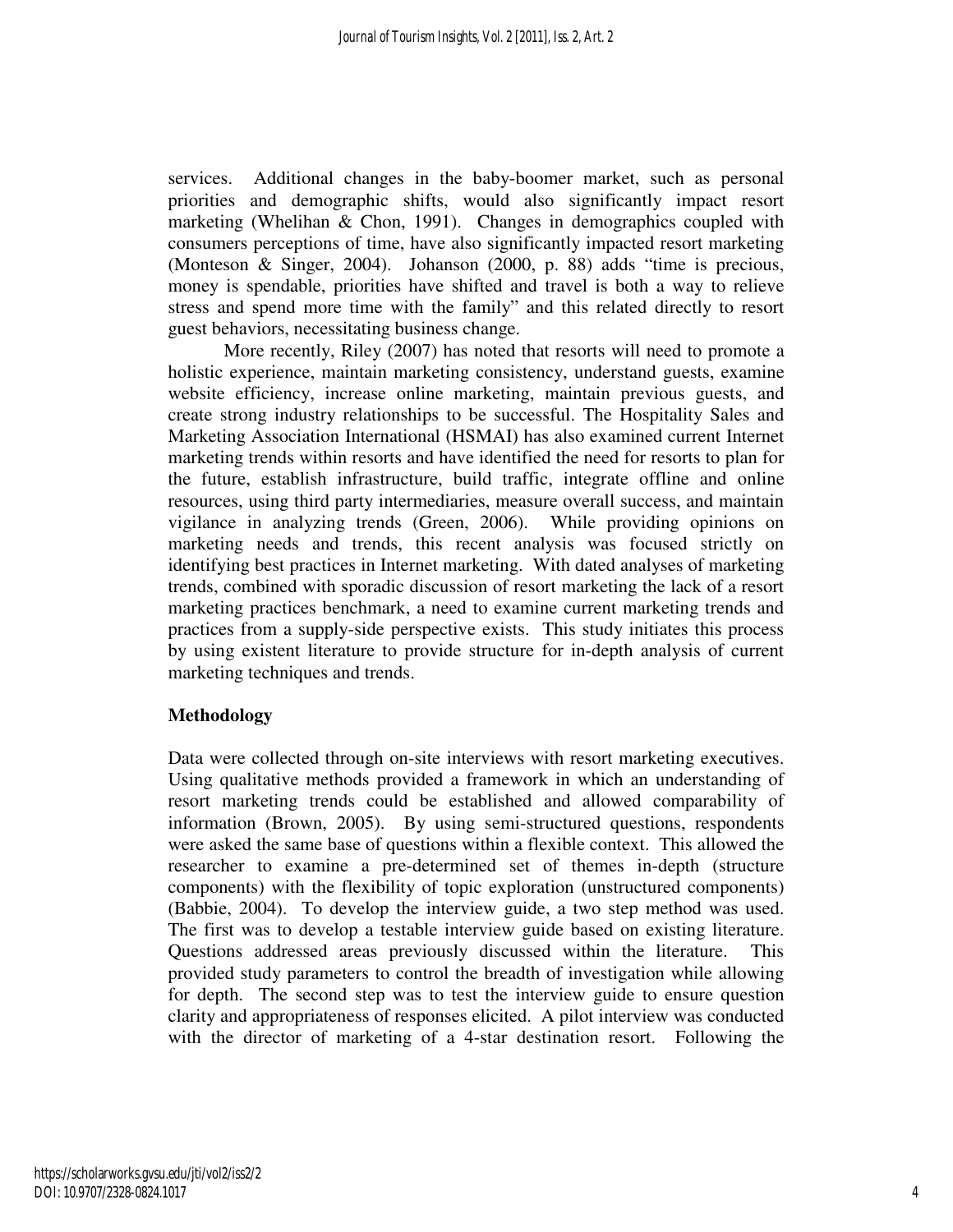interview, inadequacies of questions were addressed and a final interview schedule was produced.

#### *Sample Selection*

Purposeful sampling, a popular method in qualitative research, was used to select the sample. The use of homogenous-purposeful sampling is a strategic method of picking a small group to represent a larger population (Patton, 2002). Using this method ensures that the researchers could extract the greatest amount of information from a limited sample and selecting subjects according to the aims of the research project (Coyne, 1997; Schatzman & Strauss, 1973). In addition, this technique provides the ability to select information-rich cases (Morse, 1991; Patton, 1990).

While there are no defined rules as to sample size for qualitative research (Baum, 2000), sample sizes of previous studies have ranged from 10 and100, with approximately 50 being a popular sample size. More important for qualitative research than the sample size is the detailed description of the data (Carey, 1995). There is a need to find evidence of data saturation or redundancy  $-$  i.e., when limited new significant information is uncovered through additional interviews (Phillimore & Goodson, 2004). Given these factors, and targeted subject selection, it was decided that conducting interviews at 50 of the largest destination resorts within the Midwest of the United States would be appropriate. To establish this sample, state tourism and lodging associations were contacted to provide a listing of the largest destination resorts within the state. By triangulating these listings, an initial list of 50 resorts was established. Then, given the complexity of what constitutes a destination resort (King & Whitelaw, 2003), the inclusiveness of this listing was verified by regional experts. This additional step was deemed necessary as resort size cannot be strictly defined by rooms but rather a myriad of components. This sampling method proved successful as during respondent validation, only two resorts were identified as missing. These additional resorts were then contacted to participate in the study.

To recruit the sample, an initial mailing was distributed on university letterhead to the general manager of each resort. This letter indicated the scope, purpose of the study, and that the researcher would contact them concerning participation. The researcher followed up through telephone calls with each resort to assess their interest. A total of 35 resort general managers agreed to participate. The researcher then scheduled additional appointments with marketing directors in these properties. After attrition, 32 interviews were conducted with 12 marketing directors, three executive/board members, three owners, and 14 general managers who directed the marketing function.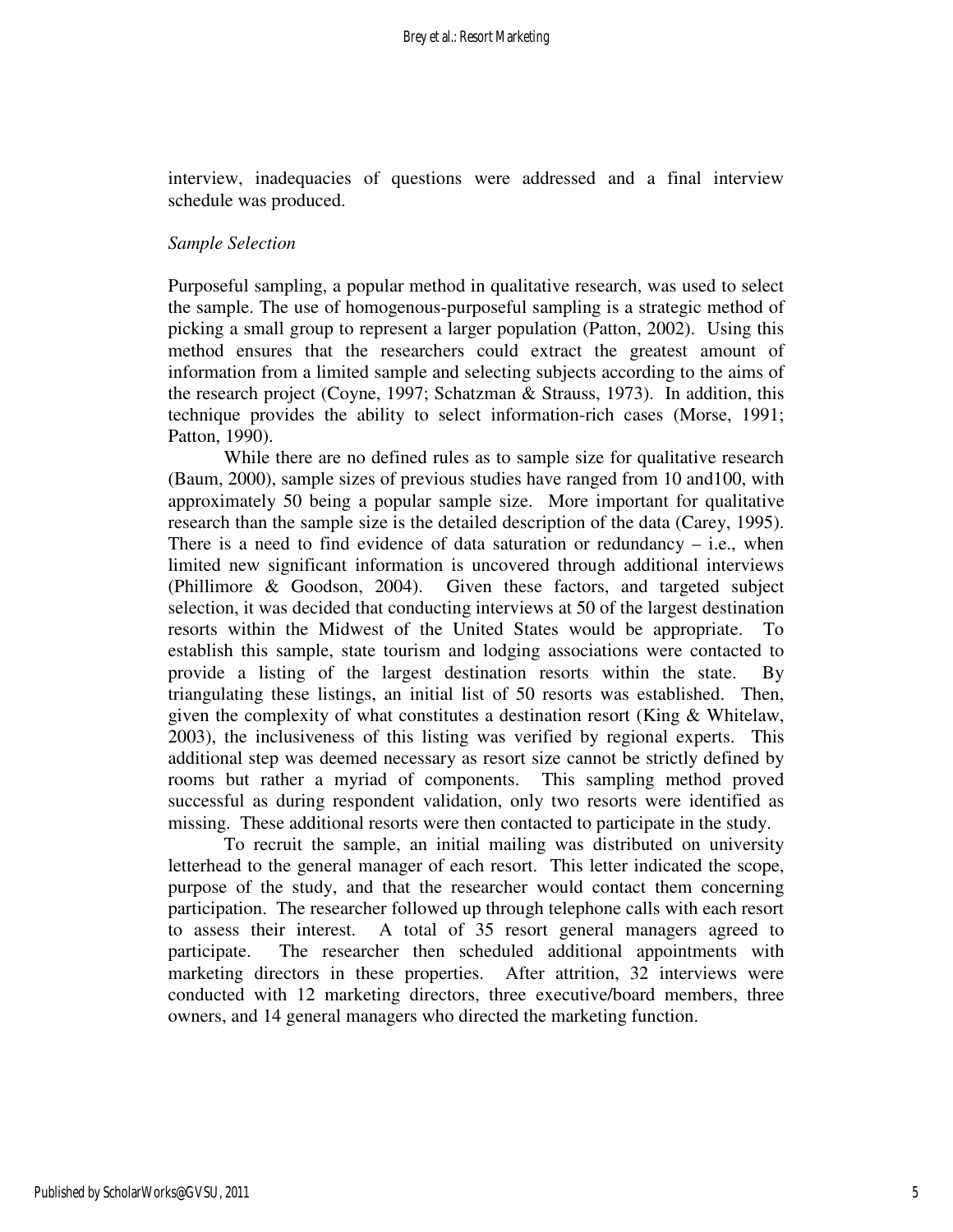## *Data Analysis Framework and Procedure*

Content analysis was selected as the methodological framework for several reasons. This technique enables analysis of 'open-ended' data, such as interviews, to be structured for the purpose of diagnostics (Babbie, 2004). The process takes extensive scripts, reduces data using scientific methods, and identifies core patterns and themes (Patton, 2002). Following this process, comparisons can be made to reach a final conclusion about the data (Collis  $\&$ Hussey, 2003). Content analysis can also be structured in many different formats, based upon the needs of the researcher, ranging from strict frequency of items to the analysis of likely cause and effects. For this study, a pragmatic content analysis structure was applied whereby text was analyzed for recurring themes, concepts and other phrases. This method, even in its most informal state, is often applied in exploratory research and is useful in determining directions for further investigation (Li & Dewar, 2003).

The first step in this analysis was to transcribe each interview using the voice-recognition software, Dragon Naturally Speaking 7.0. By reducing the overall speed of interviews, the researcher was able to voice and transcribe the entire conversation. With overall accuracy at approximately 90%, transcriptions were checked a second time for accuracy. This ensured that discrepancies between raw and transcribed data were addressed. To analyze the data, Atlas Ti data management program was used. Considering more than 85 hours of transcribed interviews, a two-stage process successfully applied within the tourism context was used (Ramos, Salazar, & Gomes, 2000). The first stage broke interview questions into four code classes: marketing channels, relationships with outside firms for marketing, the targeting of consumers, and technology. To test this first stage of coding, inter-rater reliability tests were used. A random sample of interviews, representing 12% of the sample was selected. Two expert raters within tourism marketing were selected. Following a training session on Atlas Ti and the marketing concepts under investigation, experts coded three interviews. Using the Inter-Human Agreement System developed by the University Center for Social and Urban research at the University of Pittsburgh, the outputs of each individual coder was tabulated. The system, found at http://www.isi.edu/~nkwon/AnnoHelp/main.html, provides the F-Measure output which is used to compare raters to an expert rater. Table 1 presents the reliability and intra-rater reliability statistic.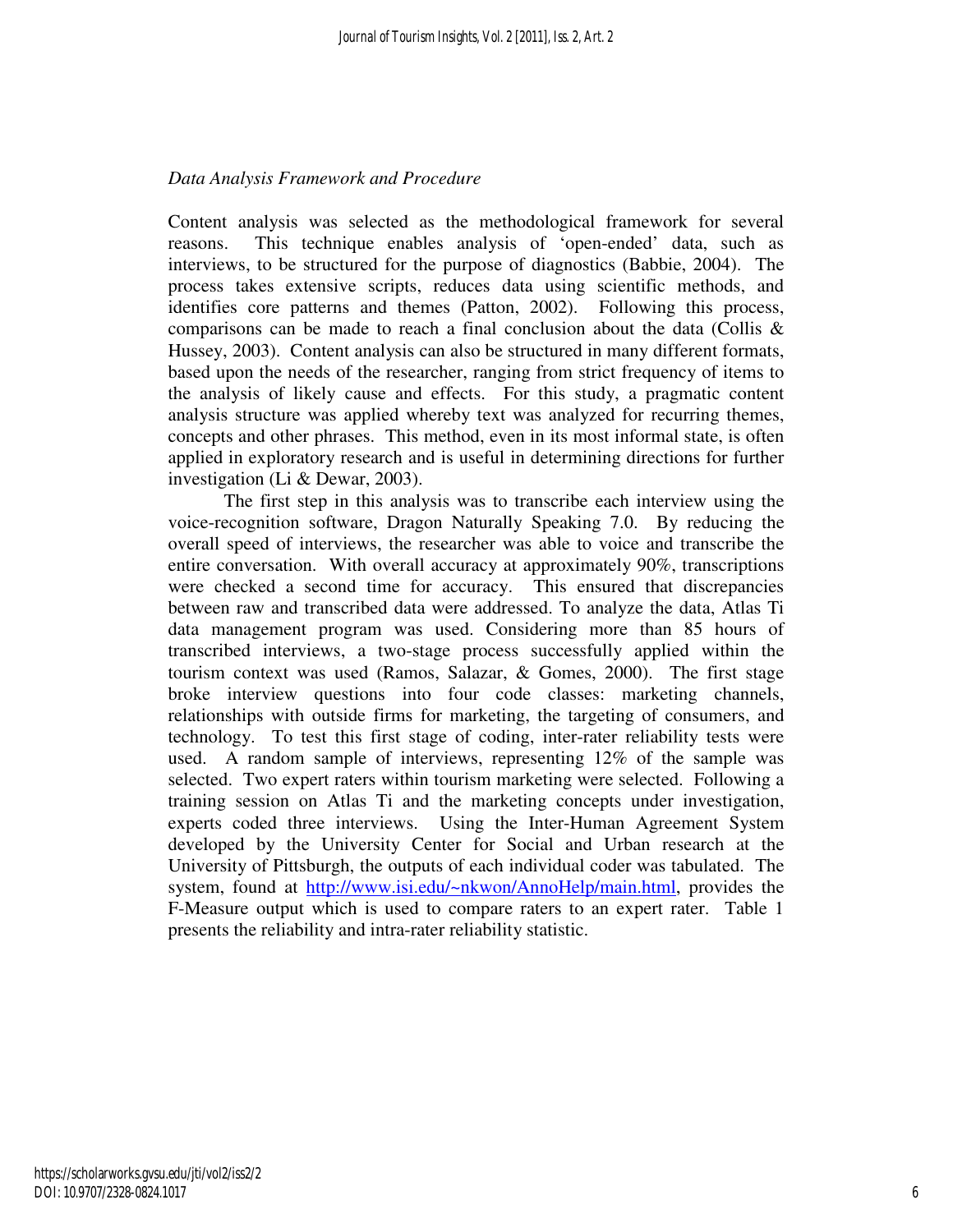| Code (category sub- | $M_1$           |     |     | $M_2$ $M_3$ $M_4$ $M_A$ |     | $M_{\rm I}$ |
|---------------------|-----------------|-----|-----|-------------------------|-----|-------------|
| code)               |                 |     |     |                         |     |             |
| Channels $(5)$      | 92 <sub>1</sub> | .87 |     | .86 .75 .85             |     | .95         |
| Relationships (2)   | .79             | .89 | .83 | .84                     | .84 | .93         |
| Targeting (4)       | .88             | -84 | .81 | .89                     | -88 | .96         |
| Technology $(5)$    | .88             | 82  | .76 | -70                     | 79  | -98         |

Table 1: Inter and Intra-Rater Reliability Measures

 $M<sub>1-4</sub>$  represent rater scores, with  $M<sub>1</sub>$  -  $M<sub>2</sub>$  for stage 1 and  $M_3$  -  $M_4$  for stage 2 of analysis.  $M_A$  represents score averages across raters and MI represents Intra-rater reliability.

Following the finding of acceptable reliability, the remaining data were coded. During this initial stage, memos were assigned to each piece of coded data describing why each phrase was assigned that code. This allowed the researcher to produce descriptors concerning each of the coded quotations.

 The second phase of data analysis began by breaking class-codes into individual codes. These codes were developed using a combination of analyzing assigned memos and word tabulations. By segmenting data based upon assigned memos, a word count was conducted to ascertain words and phrases considered substantial in code development. This step provided a cursory understanding of quotations coded during the first step. Similar to the initial round of coding, two additional content experts analyzed the same random interviews from the initial rater-reliability examination. Using the previously discussed process and the same interviews ensured continuity throughout the rater-reliability procedure. Table 1 presents the results of these rater reliability tests. To best present this information, code class averages are presented in lieu of individual code measures. It should be noted that lower aggregate scores were expected considering the increased amount of codes but still above suggested reliability standards (Landis & Koch, 1977; Yang & Callan, 2005).

#### **Results & Discussion**

To establish a basis of the interview's content, a distribution count of class codes and sub-codes was developed. As presented in Table 2, five class codes and 18 sub-codes were developed with a near equal distribution between the targeting (30%), channels (28%), and technology (24%) class codes. Discussion coded as relationship (11%) and marketing function (8%) constituted much smaller proportions. It should be noted that these numbers are for data representation purposes and should not be construed as an attempt to add statistical content.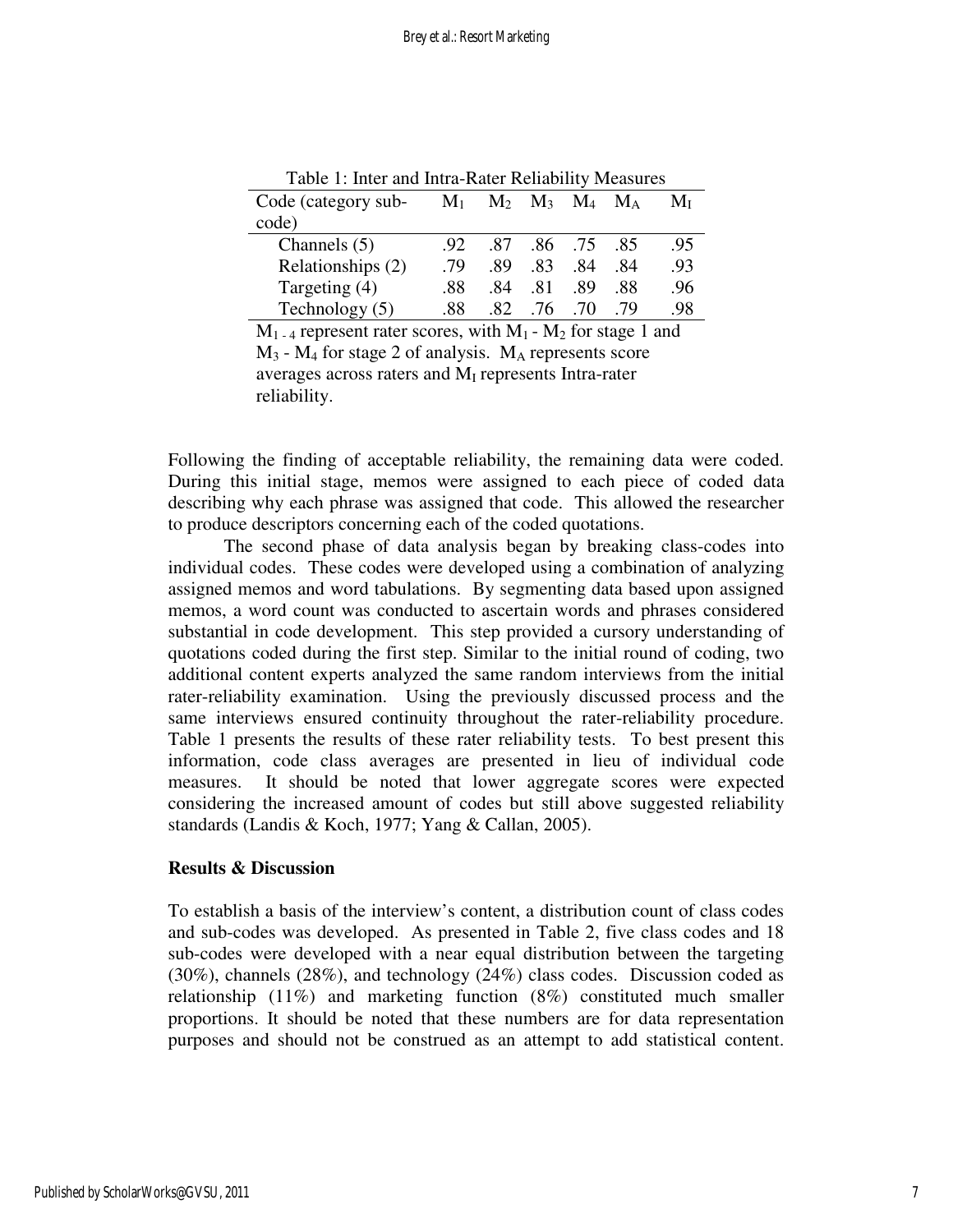| Table 2: Frequency Distribution of Discussion Topics |                  |                   |                                   |                     |  |  |  |
|------------------------------------------------------|------------------|-------------------|-----------------------------------|---------------------|--|--|--|
| Topic                                                | Sub-<br>Code $n$ | Class<br>Code $n$ | % of Total<br>in Each<br>Category | $%$ of<br>Tota<br>1 |  |  |  |
| Targeting                                            |                  | 651               |                                   | 38                  |  |  |  |
| Consumer<br>Segmentation/Marketing                   | 206              |                   | 40                                |                     |  |  |  |
| Competitive<br>Pricing/Packaging                     | 103              |                   | 20                                |                     |  |  |  |
| Data Collection                                      | 82               |                   | 16                                |                     |  |  |  |
| <b>Branding Practices</b>                            | 63               |                   | 12                                |                     |  |  |  |
| <b>Tracking, Success</b>                             | 83               |                   | 61                                |                     |  |  |  |
| Marketing Development /<br>Decisions                 | 54               |                   | 39                                |                     |  |  |  |
| <b>Relationship Marketing</b>                        | 60               |                   | 11                                |                     |  |  |  |
| Channels                                             |                  | 455               |                                   | 28                  |  |  |  |
| <b>Conventional Marketing</b>                        | 227              |                   | 50                                |                     |  |  |  |
| <b>Onsite Marketing</b>                              | 67               |                   | 15                                |                     |  |  |  |
| <b>Unique Marketing</b>                              | 56               |                   | 12                                |                     |  |  |  |
| <b>Marketing Campaigns</b>                           | 53               |                   | 12                                |                     |  |  |  |
| <b>Public Relations</b>                              | 52               |                   | 11                                |                     |  |  |  |
| Technology                                           |                  | 410               |                                   | 24                  |  |  |  |
| Website - Resort Owned                               | 120              |                   | 29                                |                     |  |  |  |
| <b>E-mail Marketing</b>                              | 110              |                   | 27                                |                     |  |  |  |
| <b>Technology References</b>                         | 99               |                   | 24                                |                     |  |  |  |
| Website - Third Party                                | 81               |                   | 20                                |                     |  |  |  |
| Relationships                                        |                  | 185               |                                   | 11                  |  |  |  |
| <b>Marketing Cooperatives</b>                        | 120              |                   | 65                                |                     |  |  |  |
| <b>External Relationships</b>                        | 65               |                   | 35                                |                     |  |  |  |
| <b>Total</b>                                         |                  | 1701              |                                   |                     |  |  |  |

Following the table is a discussion of results, providing description of the findings from each sub-code.

Notes: Due to rounding, % may sum to be more or less than 100%.

*Unique marketing* – The perception of a resort employing unique marketing techniques as compared to other properties was typically not unique. When asked about unique marketing techniques one resort general manager (GM) stated, "The only one that is unique is the pay per click on the Internet, (it) is still pretty young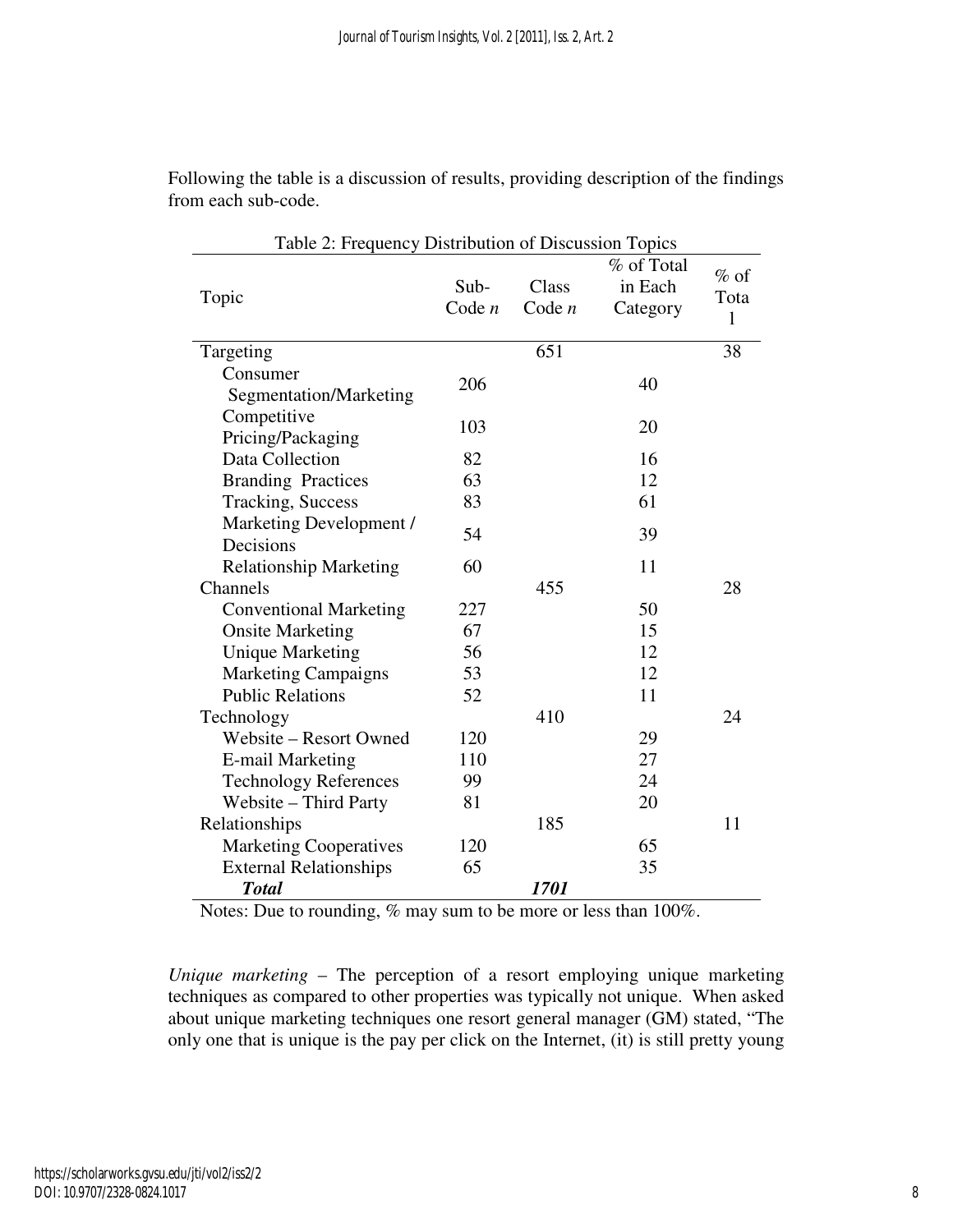not to the chain hotels but to independents. A lot of independents have not figured out how you can get your ratings up higher by paying per click through Yahoo and Google and some of the other tools out there." While perceived as a unique method, this method was used consistently throughout the sample. This scenario was repeated throughout the sample as respondents who believed a method to be unique had widespread use. For properties engaging in truly unique marketing, the ability to report specific examples is limited to ensure respondent confidentiality. Generally speaking, variations of guerilla marketing were prevalent, as were strategic development of partnerships both in and out of the tourism industry, aggressive packaging strategies, advanced Internet marketing practices, and placement of marketing at strategic times and locations.

*Public Relations* – Although a relatively low-cost marketing tool, not all resorts actively engage in PR. Those using PR typically hired an outside specialized firm. These professionals are seen as having the necessary experience and relationships to successfully use PR. Some properties, regardless of size, do have a PR specialist on staff. Beyond the typical press release, respondents noted that they often "do a lot of donations and fundraisers," they also sponsor local groups, get involved with non-profit organizations and make public appearances in mainstream media. Resorts not actively using PR noted specific reasons, as a resort owner (RO) noted, "I think that is one of the things that we do the worst because I think it's one of the, if I would say a downfall for my family and myself, is that we don't like to self-promote. We would like to be known for what we do but not because we are going to go out and how can I get the most amount of press out of this …" While this data clip presents a very specific perspective, the majority of non-PR users acknowledged their deficiencies but wanted to explore this channel.

*Onsite Marketing* – A variety of internal marketing methods were used for crosspromoting on-site amenities and activities. The most popular methods included: guest room voicemails, informational signs and posters, reader boards near income-generating outlets, restaurant table tents, brochure racks, guest newsletters, and in-house television stations. Of specific interest were the differences found between formats of the guest newsletter. They are produced daily, weekend only, or only weekly. As one director of sales and marketing (DOSM) stated, "We have a newsletter that promotes everything internally…what we do is we now this summer we began printing a tabloid and it is a four-page tabloid. The three pages, the centerfold and the back page is static, it promotes the restaurants and the spa and the golf – it is almost like an advertising thing but on the front we crash print that every week so the front is constantly changing but everything else stays the same." Another method mentioned was the cross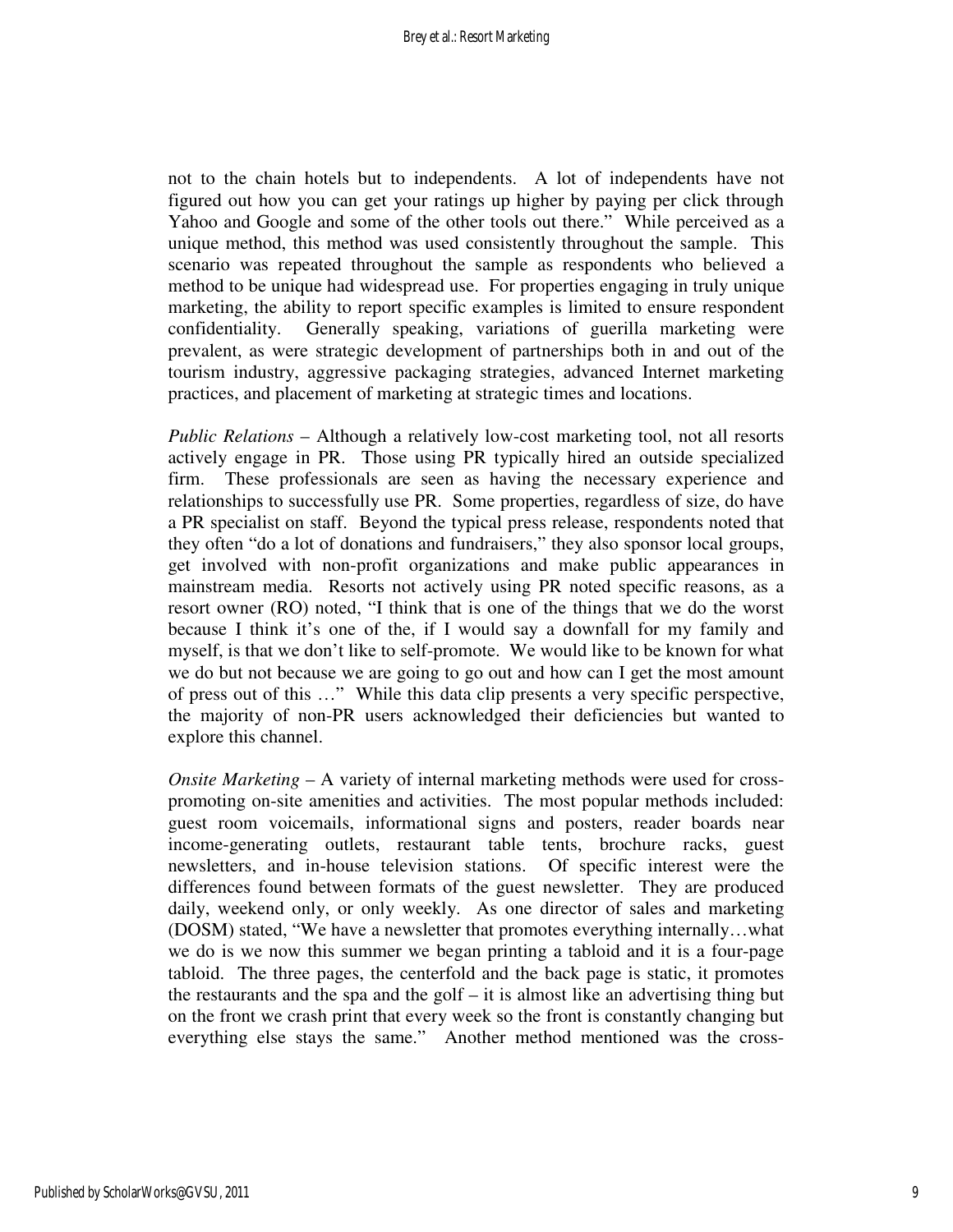promotion by employees. While not all resorts were satisfied with the staff's ability to promote internally, most stated their active push to use this method more.

*Marketing Campaigns* – These differed substantially between seasons, between channels and ultimately resorts. Two primary designs of campaigns evolved from these differences: the singular narrow and multiple wide-angle foci. The singular campaign typically dealt with a specific channel and marketed a specific feature. Whether this focus was amenity- or price-point driven, one substantial identified benefit was the ability to easily track success. The multiple wide-angle focus campaign employed multiple channels to spotlight diverse resort features. As a GM noted, "What we have is several (campaigns) going on… that we tie into some of the sport venues, we have giveaways, register to win with these promotions that is trying to drive our brand. We have direct advertising going on right now; packages are being promoted right now, our fall packages including Halloween those are going on as we speak, weekends in October for three weekends are being promoted right now, special golf rates are going on right now because it is fall and our peak season is over so special golf rates." These campaigns tended to focus on specials around seasonal changes or announcements of significant changes. Campaigns in continuous rotation were mentioned with few identified for continued high success rates following the initial or second year run.

*Conventional Marketing* – From a traditional mass-marketing perspective, resorts use a full complement of channels. Face-to-face selling is prevalent though not as successful at consumer trade shows. Print in the form of newspaper advertising, directory listings, magazine ads, and brochure distribution is widely used. Television is another mass media channel along with billboards and radio, which is used through trade-outs rather than purchase basis. Concerning traditional marketing, they are often seen as less effective as a DOSM noted, "I don't think the mass advertising is that effective anymore, people get their information from too many different variables now. Whether it is the Web or another direct-mail or whatever it is. So the question and I have done this since I have been here is questioning the big guys like (*major metro newspaper reference*) and (*major metro newspaper reference*), and (*market leader radio station*). You get so many messages and you are spending so much to reach an audience and probably two thirds of that audience has no intention of using (the resort) nor would ever travel to (the resort), so I would rather be more direct and exacting in how I get my message out." To deliver a targeted message through traditional marketing channels, they have focused on direct mail.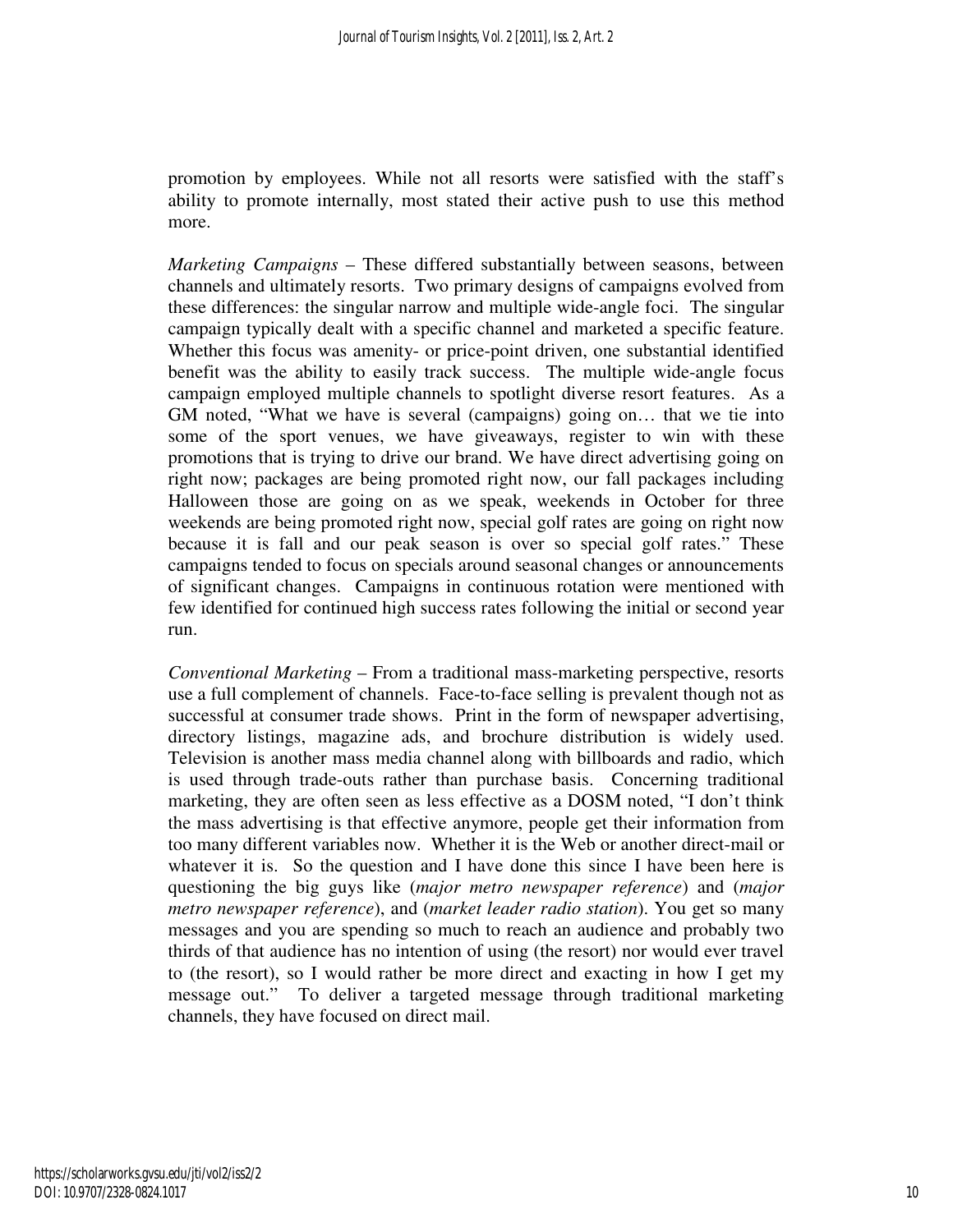Direct mail was indicated by the majority of respondents as the most successful channel at inducing repeat business. With the waning success of traditional methods; the Internet has become the "900 pound gorilla." As a DOSM stated, "We have really moved away from magazine advertising and some of those kind of things and moved to the Internet, we have redirected the dollars because of how people are shopping and I think you still need a fair amount of radio and newspaper advertising to get your name out there and your brand out there and awareness but we have just found that (consumers) do all or lots of their shopping over the Internet." This quote exemplifies the fact that traditional channels have become a conduit to the Internet. Traditional media acts as a driver to the website. Finally, regardless of marketing channel success, the best marketing is quality service manifested through word of mouth. As another DOSM noted, "Number one is always word-of-mouth and we spend over \$1 million a year marketing at this resort but word-of-mouth is 98% of our business so it just goes to show how much – why good customer service is so important because people you get they probably told you in school how much marketing comes at you on a daily basis how many ads that you see and hear and think about – it is very difficult to get to a new consumer through advertising but it is easy to get one through word-of-mouth, customer service is the most important by far."

*External Relationships* – Respondents noted that significant work was done through external firms. When it came to websites, developers were often consulted to develop and ensure search engine optimization. Similarly, e-mail specific companies were also hired. They are used for sending e-mail blasts and finding qualified recipients. Companies were also consulted for the development and distribution of marketing materials. Those offering a full range of services are popular but so too are specialized firms. Relationships have also been developed for marketing research purposes. Local universities are often asked to conduct focus groups and surveys in both traditional and electronic formats. Finally, companies are also employed to data mine databases and establish better market understanding.

*Marketing Cooperatives* – There were minimal reports of true marketing partnerships but a number of cooperative relationships existed. Through the use of trade-outs, such as providing rooms for a particular service, resorts collaborated with a wide range of businesses. These typically included hospitality entities and radio stations. Regional or state-wide association relationships existed through cooperation with similar product businesses (i.e., golf trails). The theme of working with like-minded businesses carried over into retail relationships as one GM noted, "We do partnerships with similar type businesses. A prime example is there is a large retail golf business in (*major metropolitan*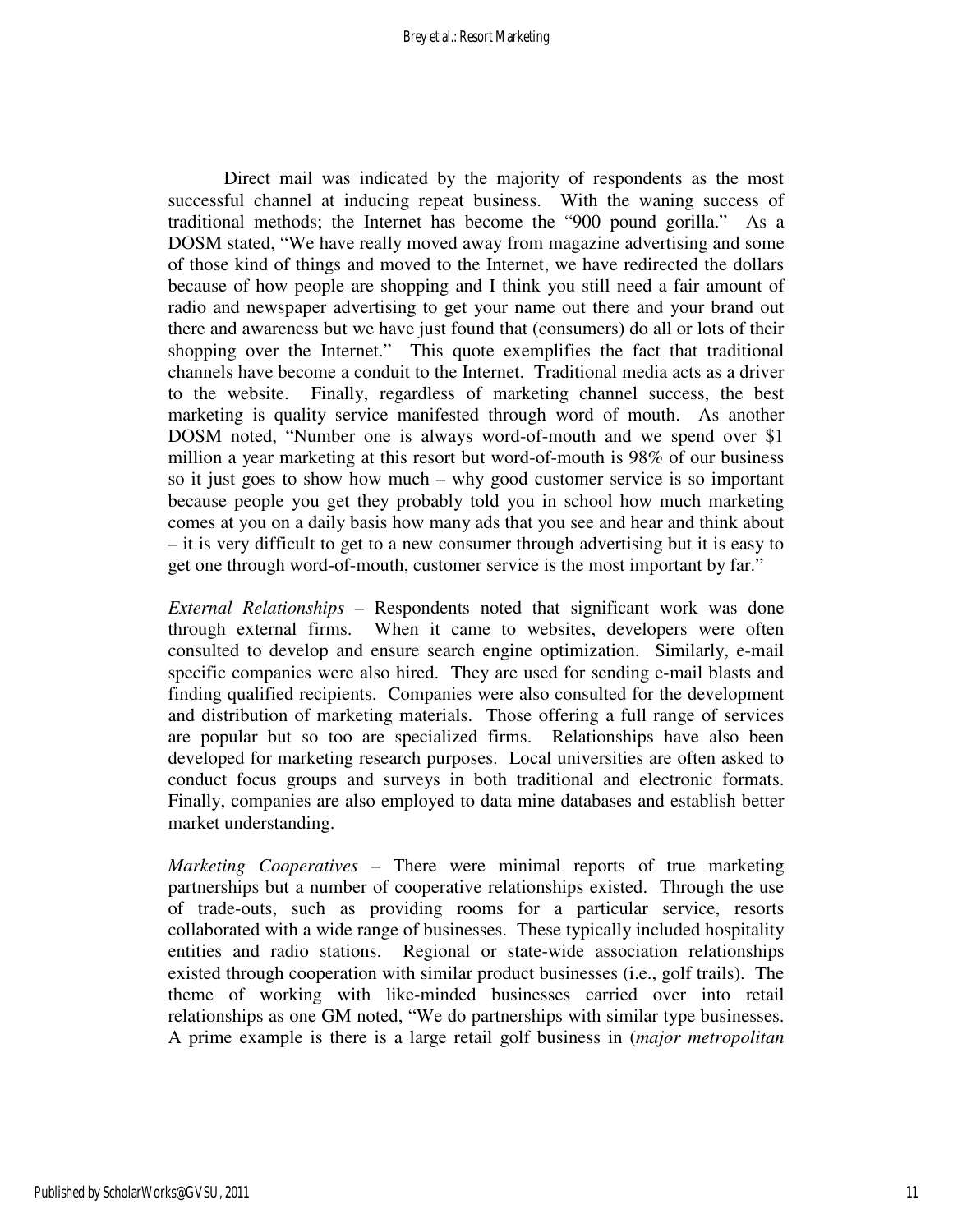*area*) and we have a partnership with them, you know, where we provide them with gift certificates they use as incentives for their guests or customers ... in exchange for that we get exposure in their store, in their marketing stuff." Packaging with regional businesses to increase the overall attractiveness of a destination was also important. Working with vendors, such as Pepsi or Coca-Cola, was limited to a few properties and only during prime seasons.

*E-mail Marketing* – E-mail communication comes in three basic formats: the electronic confirmation letter, the follow-up or exit survey, and a marketing focus communication. Marketing e-mails or e-mail blasts, customers typically receive on a monthly basis. This can deviate substantially as a DOSM alluded to, "(We contact consumers) once a month and it would vary depending on how many areas you had checked off. We probably send an e-mail promotion every two weeks but they are different promotions." While e-mail addresses come through the purchase of external qualified and unqualified lists, the majority originate from internal collection. Even with aggressive address collection procedures, the process is difficult. A DOSM noted, "We do things with collecting e-mail addresses during the reservation, sometimes in certain parts of the property when guests are here but it is hard to get somebody to give you that stuff without giving them something in return… we would rather just get your e-mail address, hope you enjoy your stay and then we are going to hit you later with some kind of offer…" Collection points include sign-ups for alerts and discounts, when reservations are made either online or over the telephone, through comment cards, and often at various property outlets. To compound this difficulty is the short shelf lives of addresses, typically ranging from six months and two years.

*Website, Resort-Owned* – This has become the primary tool for marketers. It has gone beyond its e-brochure origin to become central to booking guest visits, acting as an information portal and data collection. Most traditional marketing now includes Web addresses to drive traffic, which one DOSM estimated at "over one million hits per month." One GM underscored its importance by saying, "The Website is (the most important) because what happens is that your TV commercial drives people to your Website, your newspaper ad drives people to your Website, and you ask people 'how did you find out about our Website?' they say I found it on the Internet."

In the development and maintenance of the website outside firms typically develop and host the site while changes are made within the resort. By hosting offsite, marketing directors are provided with usage statistics including clickthrough origination, visitor tracking and site section popularity. Concerning overall sophistication and scope, websites are continually increasing their attractiveness by adding interactive features and new content.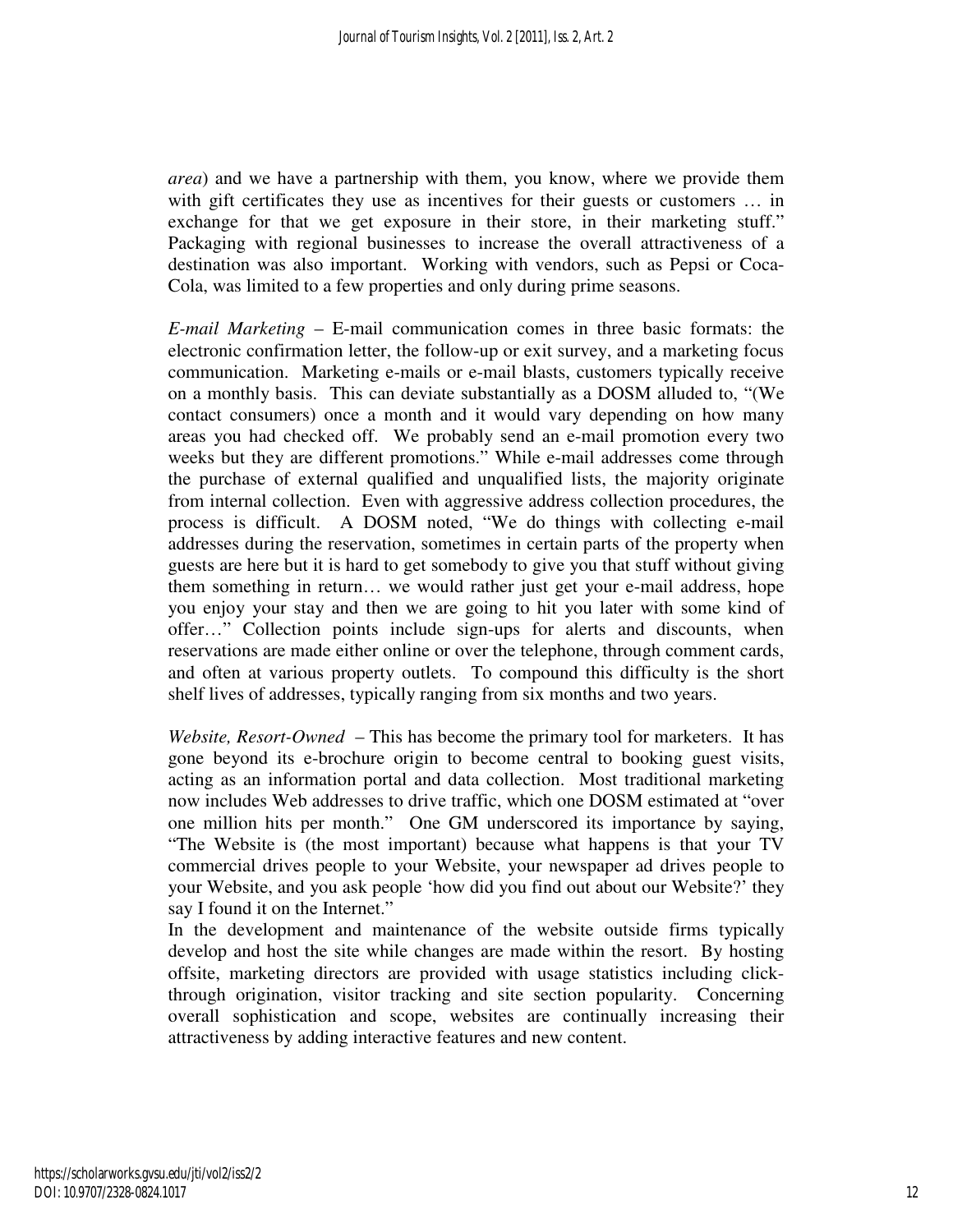*Website, Third Party* – The primary role of third-party sites is search-engine listings. Google, Yahoo, and MSN were the most popular sites for search engine optimization, keyword buys and paid links. Relationships with other websites were also significant for most resorts, with resort-specific distribution site and destination-management organizations being most popular. Page sponsorships, regional partnerships and membership websites were also popular. Approximately half of the respondents used third-party distribution sites such as Travelocity.com and Hotels.com as part of their marketing. Those who did not use these stated the overall profit margins limited their involvement. Due to limited effectiveness, only a limited number of resorts still use banner ads.

*Technology References* – Most technology references were in regards to the Internet and its overall importance. Other references went beyond just e-mail and website channels. Whereas 10 years ago the Internet did not exist, it is now the central marketing hub. It has provided a channel where regional resorts can market their product to attract the "phenomenal number of people that are on the Internet." As a DOSM added, "The Internet, it just allows us to compete on an even playing field with some of the big chains, we can have a Website that is out there that is as good as anybody's." From a broader perspective, technology has improved the marketing function itself. It has increased the speed of business, allowing resorts to develop and quickly distribute all forms of marketing. Technology-driven programs also provide more information, providing efficient marketing strategies and campaigns.

*Consumer Segmentation/Marketing* – For target marketing, variations of segments exist but follow a similar approach: geographical distribution and travel party composition. Concerning geographical marketing, a significant exists between traditional consumers and local markets. As one DOSM stated, "I think we need to acknowledge that our local audience is not as invested in the brand. They are coming here for different reasons; they are coming just for the round of golf or the Sunday brunch." Concerning travel party composition, the message broadcast is similar with small enhancements based upon the segment. One GM noted, "We are basically saying the same thing to each of those markets but we may emphasize something different." For leisure guests, the message is on the enjoyable experience, the escape to spend time with family and friends. For corporate or group customers, the focus shifts to flexibility and employee productivity. A significant difference also exists in the channels used to target these different groups. Leisure customers primarily receive mass marketing through various previously discussed marketing channels. Corporate clients however, receive more personal attention. According to one DOSM, "The group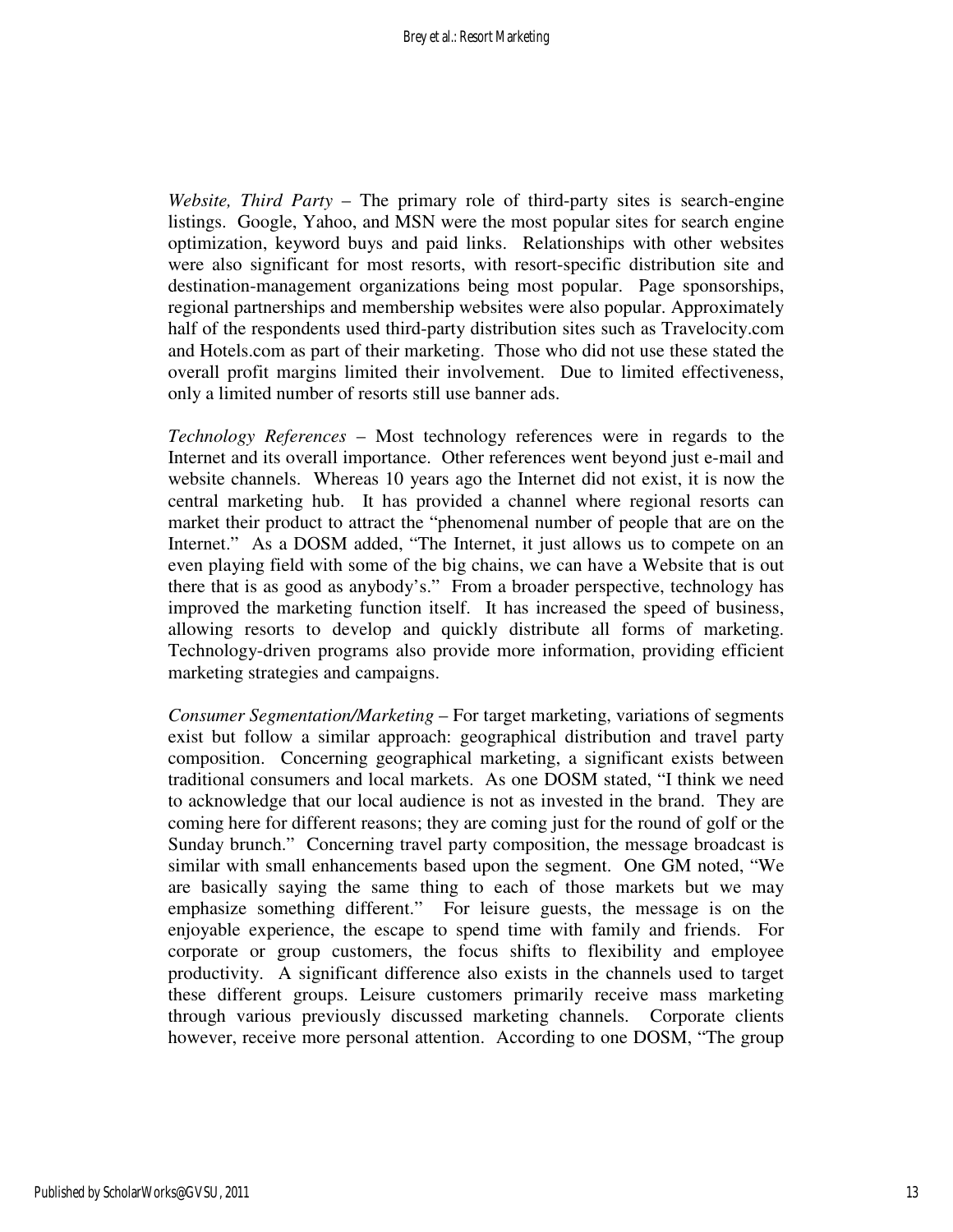or corporate market is kind of a whole different animal….we just don't run an ad in the (*major metro newspaper*), "Come have a meeting here" it is too costly and the percentage of people that would actually be candidates to have their meeting here would be so small that it would be money wasted so there is targeted specific industry publications if we want to do those types of things." Beyond these differences, the same brand and similar messages are portrayed, especially among leisure-based segments.

*Relationship Marketing* – Relationship development for the purpose of marketing can be accomplished through all channels and a variety of methods. The majority of respondents indicated their primary method of developing business-based relationships was through one-on-one contact. Methods for maintaining contact with previous guests were much more varied. Multiple resorts had independent loyalty reward programs of which guests could become members. These systems were then used as the primary vehicle for developing relationships. Properties without these programs, build relationships through consumer databases and using collected information appropriately. A GM noted on the use of his database, "I can pull my database for specific anniversaries and birthdays. 'John and Jane congratulations on your first or fifth or sixth anniversary, we hope you can consider (resort name),' that type of thing. That is really the only relationship marketing that we would do is when we are going after birthdays or anniversaries." Beyond these techniques, marketers identified simple personalization of direct mail and e-mail communications for strengthening business relationships.

*Branding Practices* – One assertion emerging from the interviews revolved around the importance of brand image. Image was *the* primary discussion point with limited discussion concerning other branding dynamics. A sub-set of image discussion was the impact of pricing. Respondents repeatedly noted that pricing was the key component to maintaining their respective brand images. Beyond image, the majority discussed its importance and the overall interest in increasing brand awareness. Of those identifying branding as unimportant, most respondents were unsure about this marketing concept. One GM stated, "I don't really know what our brand is to tell you the truth, which again goes back to my struggle with who is my market, how are we branded, we certainly brand ourselves…on the lake it is tradition, it has got something for everyone, that is our branding but I don't know if that is how you would consider branding." While this lack of understanding was present within the sample, it was not the standard.

*Competitive Pricing/Packaging* – Within this tourism sector, discounting has limited applicability. Maintaining rate integrity was thought to be extremely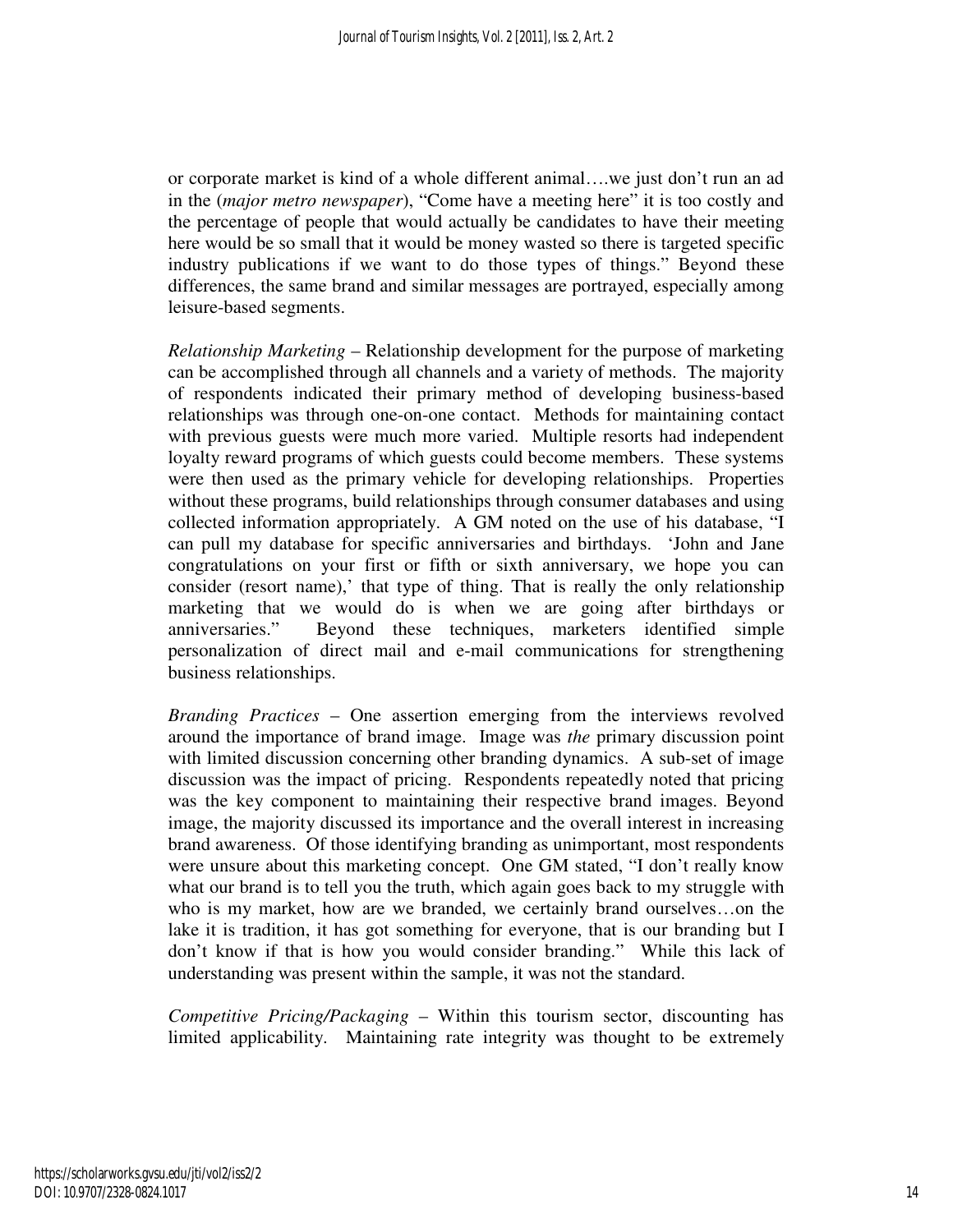important. Even with discounts having the propensity to attract consumers, they must be focused and not interfere with the ability to maintain prime season rates. A GM noted, "We work very hard on keeping our rate integrity if you are going to give your room away for \$119 just because it is September at some point and time without some kind of special hitch to it…you are never going to be able to get someone to pay \$375 for that same room again because they know it is worth \$119. So you don't do stuff like that and slit our own throat, there are actually times that we will let a couple rooms go empty to keep rate integrity because it costs me four empty rooms tonight, \$275 or \$300 on the rooms so that is \$1200 gone. Well who knows what is gone next month when I am selling them at rack rate but they think the rooms are cheaper because they only paid \$299 and they are not going to pay \$375 this time." In order to induce a value presentation to guests, marketers focus on special promotions and packaging. This can include a specially identified package (i.e., family spring break) to include lodging plus a number of amenities such as waterpark tickets, amenities such as spa usage, traditional dining, and tickets to local community events. To price these packages, extensive competition rate shops are conducted. Beyond measuring what competitors are charging, respondents noted that operating costs, last year's rates and current market status also play significant roles in product pricing.

*Tracking Success* – Measuring return on investment is at the base of tracking marketing success. From this sample, six primary measurements emerged. The most prevalent was tracking source codes attached to marketing messages. Providing different 800 numbers was a method that has been historically successful. Another popular method was asking the consumer where they heard about the resort. Whether this was at reservation time, check-in or through comment cards, this method was popular but was no longer as successful with most noting the Website as their point of reference, regardless of where they initially saw the marketing message. With the increased use of web-based marketing, tracking website hits and visits was another dominant method. This multi-faceted technique can be applied to external linking, e-mail campaigns, search engine searching, purchased links, and a myriad of other methods. While not as popular, simple tracking of interest levels, market hits based upon zip codes, and coupons being brought in at the time of check-in were also noted. When it comes to the tracking successfully, it has become increasingly difficult with the increase in channels. As one DOSM put it, "it is very difficult to track (success) right now, very difficult."

*Marketing Development/Decision Making* – There were isolated incidences where the responsibility for developing marketing strategy rested strictly on the director of marketing. However, the majority of respondents identified a team concept,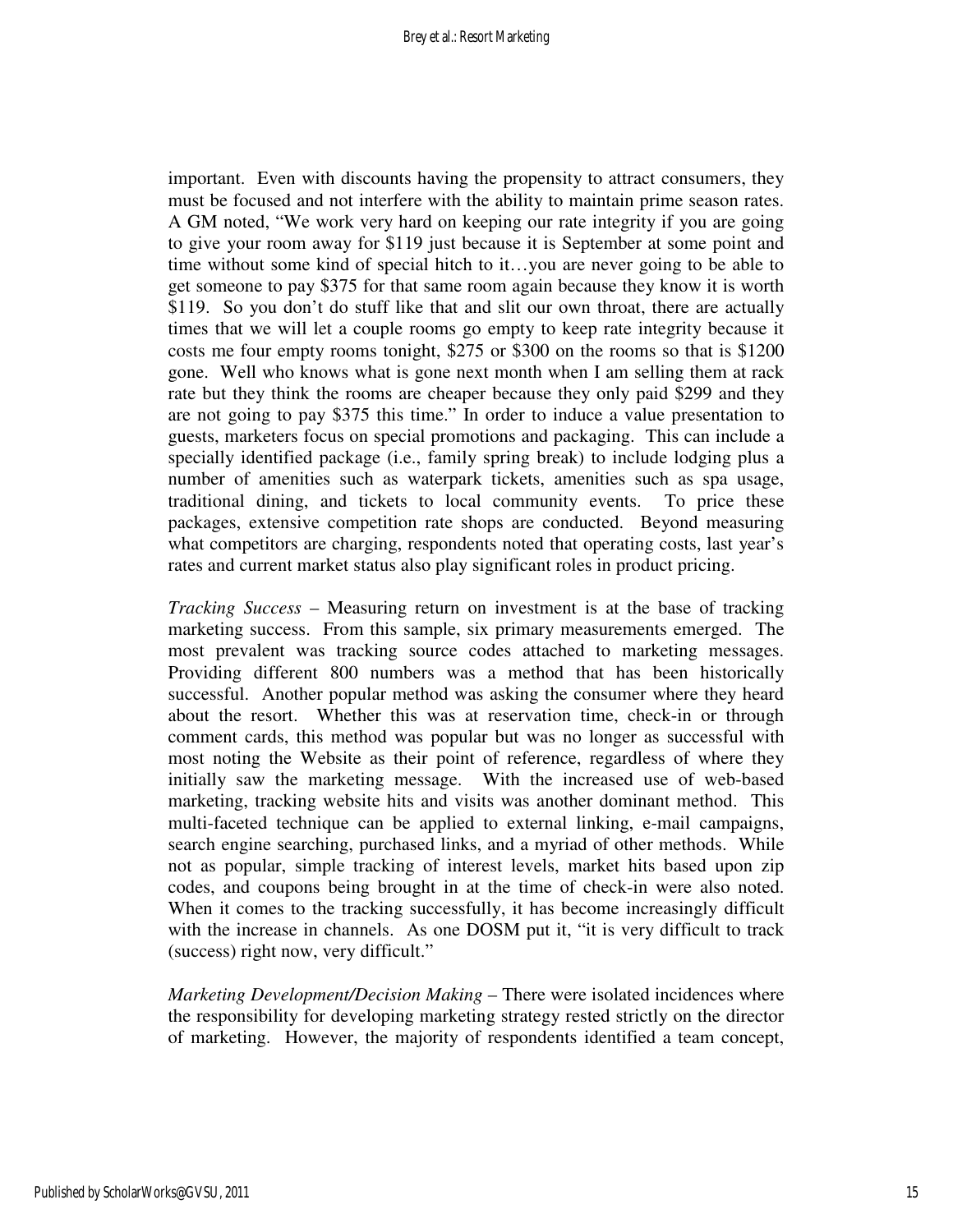where an individual is in charge of daily decisions but not the larger strategy process. As a DOSM stated, "We actually have a marketing committee so the ideas and directives and concepts come from a lot of difference avenues…certainly in-house with the marketing department itself but the decision and focus and direction is established in the marketing committee." This team concept also involved external marketing firms. Once an overall direction was established, these companies were given the responsibility to develop materials and market the resort according to plan. For corporate or chain properties, marketing decisions were corporate based with limited input from individual properties. However, those properties were given some autonomy to engage in local marketing as long as it is congruent to corporate goals.

## **Conclusions & Recommendations**

The primary focus of this study was to develop a better understanding of current resort marketing practices and trends. From the initial step of examining interview content, 18 areas of interest emerged from the data. Based upon this investigation, topics ranged from opinions on technology to the significance that third party websites played in the marketing of resorts. Throughout these topics, however, one overarching theme became apparent: the critical role that technology plays in resort marketing efforts. From the facilitating role that resort websites serve in customer communications, to the relationships driven strictly by technology, technology issues were omnipresent throughout all areas of this inquiry. Technology often drives marketing campaigns in the form of e-mail and creates advantages in consumer relationship marketing via PRIZM-type analyses. Relationships that were strictly structural in nature (e.g., golf-based resort working with a golf retailer) have moved to technology based, in the cases of resorts registering with Resortsandlodges.com. Perhaps most significant is the changing dynamic of traditional distribution channels. Historically these have been information sources with calls to action. According to respondents, this role is changing as they drive website traffic instead of providing information.

Beyond the primary role of technology in resort marketing, results from this investigation underscore the need for further investigation. There currently exists a limited amount of research specific to resort marketing and while this study has developed a baseline understanding, research specific to each area is needed. To this end, recommendations for future research center on examining critical topics in the areas of channels, functions, relationships, targeting, and technology.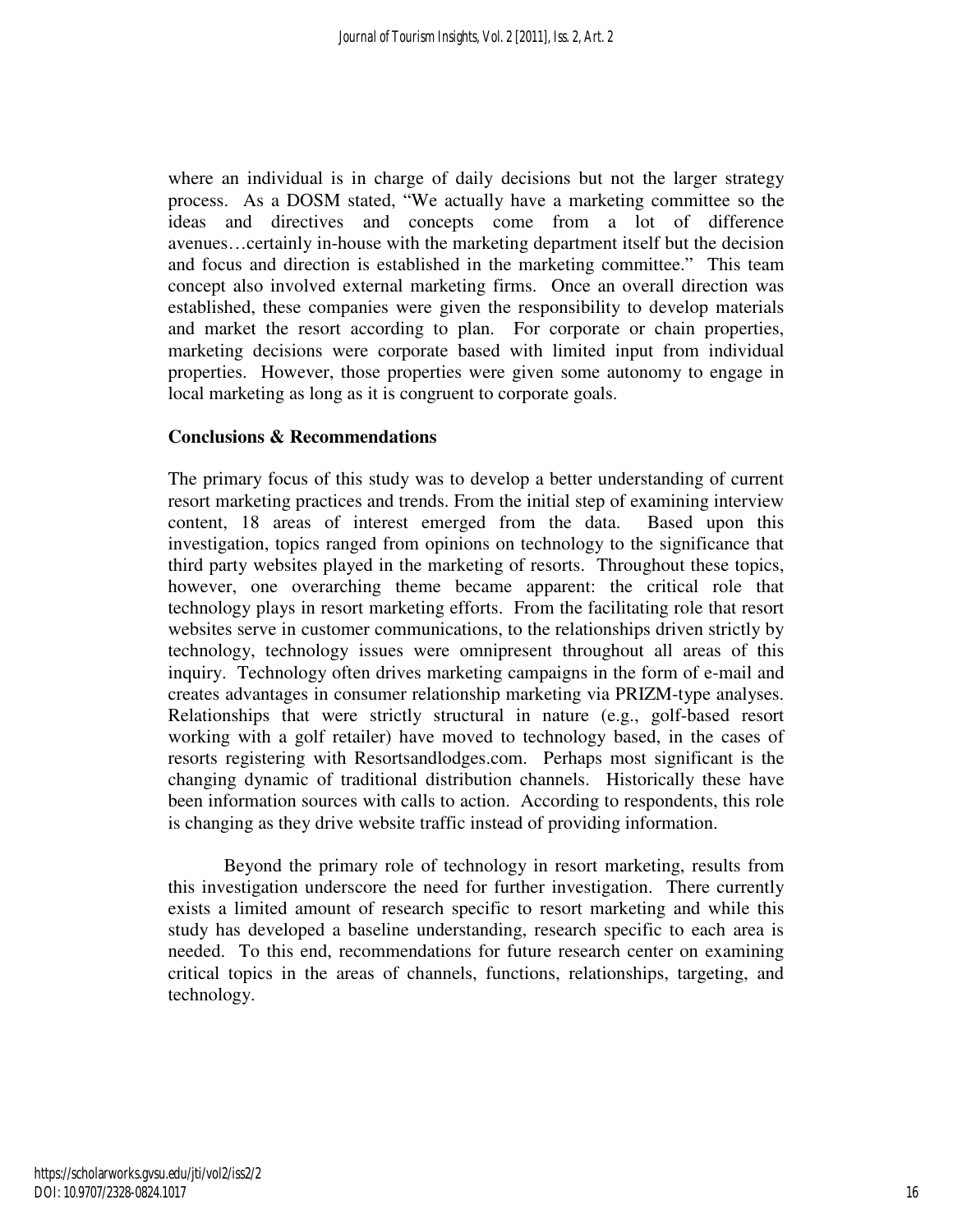### *Channels*

From a channels perspective, four areas of need emerged: 1) the overall use of internal marketing is constant but the methods varied along with success tracking. A measure of success levels for each method should be gauged; 2) public relations are perceived as playing an important role in resort marketing. The true impact of this medium and its success levels would be of interest; 3) traditional marketing channels are currently used but, again, are overshadowed by the Internet. Measuring their effectiveness in today's electronic marketing age would add significantly to this study's findings; and 4) there are many unique marketing techniques currently applied within resorts. One of these is database mining through programs such as Claritas' PRIZM. This analysis is based upon the premise that zip code segmentation is appropriate for resorts. The effectiveness of this method needs to be validated.

#### *Relationships*

From a relationships perspective, two areas need specific attention. The first is establishing the types of external firms that work with resorts and guidelines for working with these firms. Important issues can include establishing what criteria resort operators use in selecting firms, influences on overall satisfaction, and an investigation of best practices in developing relationship marketing strategies. The second area in need of attention concerns the proliferation of marketing cooperatives or partnerships. Of interest would be examining which types of relationships (i.e., typical brick-and-mortar or virtual partnerships) are most effective and the proliferation of each type. A better understanding needs to be developed on which relationships are most advantageous for resorts, from both "hard" and "soft" return perspectives.

## *Targeting*

From a targeting perspective, three areas of interest emerged: 1) branding is considered important within the sample but overall grasp of the concept is limited. Research should examine overall levels of understanding of branding in relation to marketing effectiveness; 2) price discounting is a practice with strong opposition, but packaging is a widely accepted method. Research is needed supporting or disconfirming these stances on driving business and possible impacts on long-term profitability; and 3) the methods used to segment consumers vary widely but were based primarily on forward segmentation. Backward segmentation (e.g., cluster analysis) as an alternative method should be examined for applicability, practicality, and adoptability from an industry perspective.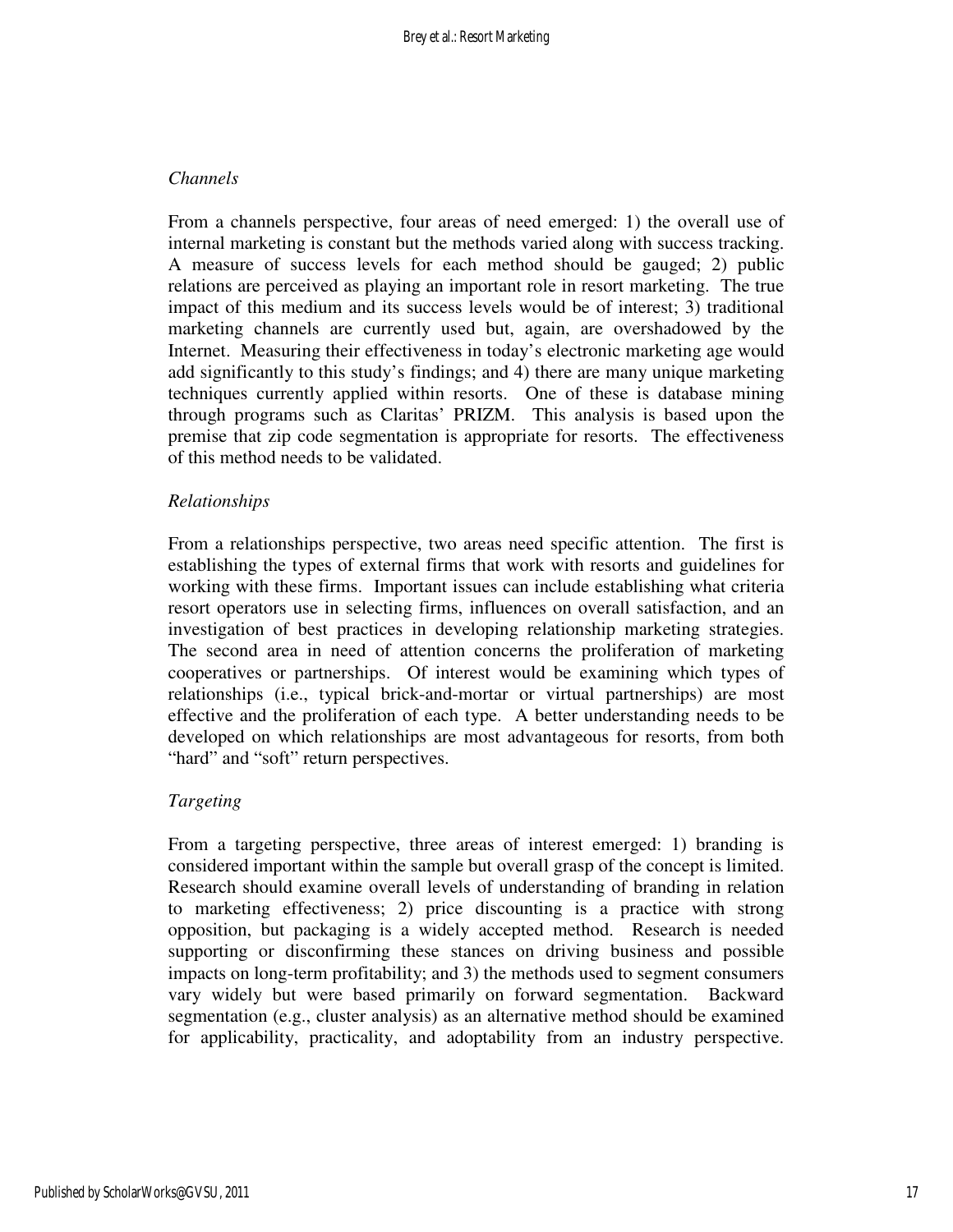Considering the resort product offering, combined with technological advancements in targeting consumers, exploring the use of lifestyles or personalities for targeting should also be examined.

## *Technology*

From a technology perspective, three areas emerged: 1) e-mail currently plays a significant marketing role. But the effects of repeated e-mail communication and perceptions of what is considered too many or too often has not been established. A lack of understanding of what consumers prefer in their e-mails, from both the content and delivery method viewpoints also exists; 2) the resort website was identified as the marketing hub but what needs to included in a site still needs attention. Further investigation should examine attributes of effective sites; and 3) the third-party websites, have gained significant importance. Resorts have recognized this and placed significant financial resources into ensuring online optimization. Further research examining social network marketing and the growth of consumer-resort interactivity through Travel 2.0 technology will need examination.

#### **References**

- Adams, B. (2005). Radisson bed program differentiates brand. *Hotel & Motel Management, 220*(9), 3-5.
- Alleyne, S. (2005). The business of getting away. *Black Enterprise, 35*(10), 98- 102.
- Anonymous. (2002). Travelocity provides great Disney deals. *Medford, 19,* 25.
- Atkinson, W. (2005). Internet impacts potential, current owners. *Hotel and Motel Management, 220*(10), 26.
- Babbie, E. (2004). *The Practice of Social Research* (10 ed.). Belmont, CA: Wadsworth.
- Baloglu, S., & Pekcan, Y. A. (2006). The website design and Internet site marketing practices of upscale and luxury hotels in Turkey. *Tourism Management, 27*, 171-176.
- Baum, F. (2000). *The New Public Health*. Oxford: Oxford University Press.
- Baumann, M. A. (2005). Sound business plans help resort spas compete. *Hotel and Motel Management, 220*(6), 4-6.
- Bay, H. W. (2005). Everyone INTO THE POOL. *Incentive, April 2005*, 38-41.
- Bergsman, S. (2005). The good times roll for time-share titans. *Barron's, 85*(23), 15.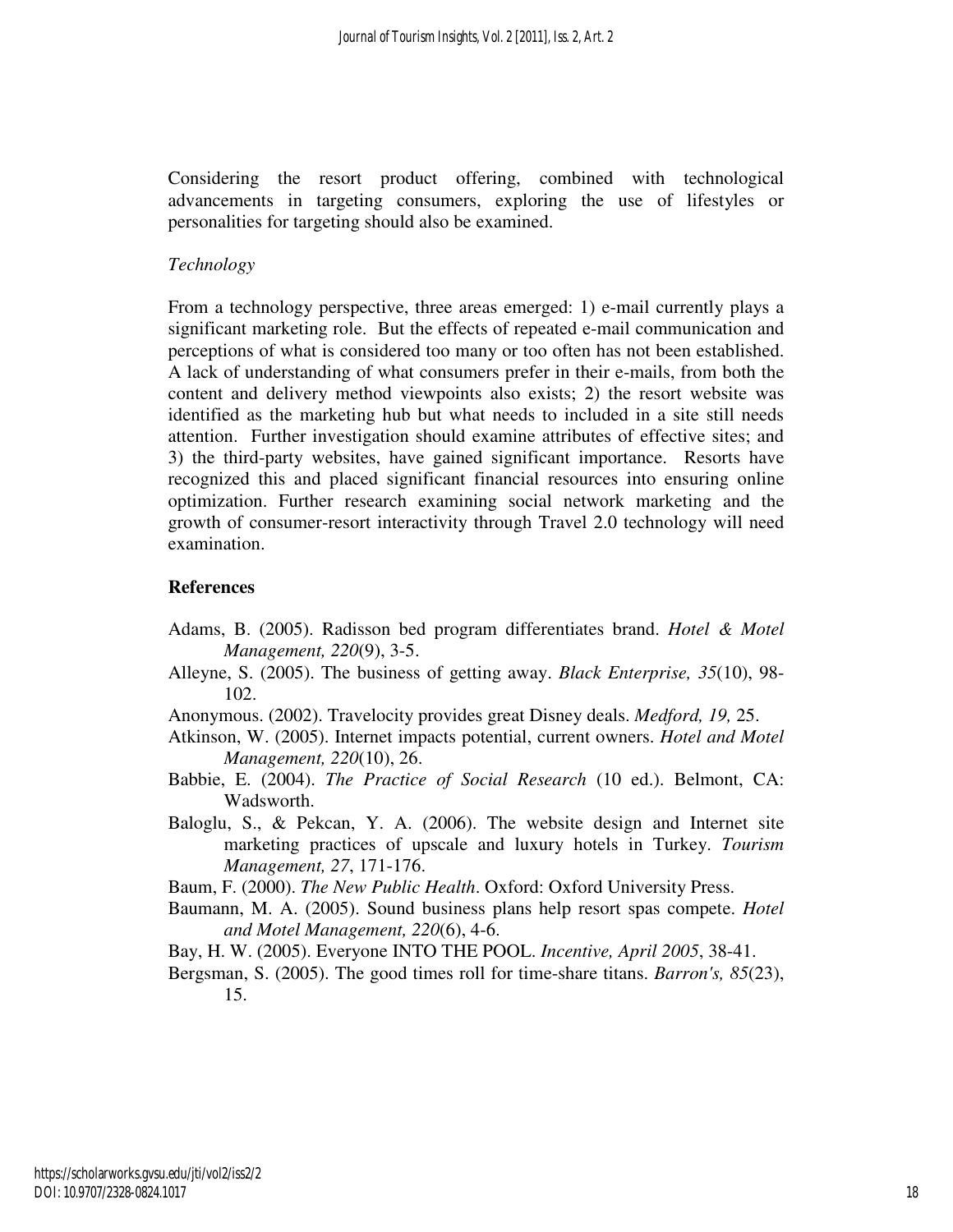- Blank, D. (2004). Companies, guests target high quality. *Hotel and Motel Management, 219*(21), 38-39.
- Brey, E. T., Morrison, A. M., & Mills, J. E. (2007). An examination of destination resort research *Current Issues in Tourism, 10*, .
- Brown, S. (2005). Travelling with a purpose: Understanding the motives and benefits of volunteer vacationers. *Current Issues in Tourism, 8*(6), 479- 496.
- Burnside, M. W. (2003). Holiday weekends no day at the beach for Indiana park. *Amusement Business, 115*(46), 28.
- Caldwalader, L. (2006). Recent trends in mixed-use resort development. *Developments, October*, 33-36.
- Carey, M. A. (1995). Comment: Concerns in the analysis of focus group data. *Qualitative Health Research, 5*(4), 487-495.
- Chiang, L. C. (2001). Marketing timeshare in Singapore: An analysis of potential customers and present owners. *Asia Pacific Journal of Tourism Research, 6*(2), 17-23.
- Cho, M. (2002). Tourism redevelopment strategy: The case of the Kangwon Land Resort Casino. *Anatolia: An International Journal of Tourism and Hospitality Research, 13*(2), 185-197.
- Chon, K.-S., & Singh, A. (1995). Marketing resorts to 2000: Review of trends in the USA. *Tourism Management, 16*(6), 463-469.
- Chon, K.-S., & Whelihan, W. P. (1992). Changing guest preferences and marketing challenges in the resort industry. *FIU Hospitality Review, 10*(2), 9-16.
- Collis, J., & Hussey, R. (2003). *Business Research* (2 ed.). Palgrave: MacMillan.
- Coyne, I. T. (1997). Sampling in qualitative research: Purposeful and theoretical sampling; merging or clear boundaries? *Journal of Advanced Nursing, 26*(3), 623-630.
- Gaines, B. L., Hubbard, S. S., Witte, J. E., & O'Neill, M. (2004). An analysis of children's programs in the hotel and resort industry market segment. *International Journal of Hospitality and Tourism Administration, 5*(4), 85- 99.
- Green, C. E. (2006). *Resort best practices study: Internet marketing and distribution strategy*. McLean, VA: Hospitality Sales and Marketing Association International.
- Higgins, S. M. (2005). Listening to feedback helps hotels improve. *Hotel & Motel Management, 220*(3), 28-30.
- Inbakaran, R., & Jackson, M. (2005). Understanding resort visitors through segmentation. *Tourism and Hospitality Research, 6*(1), 53-71.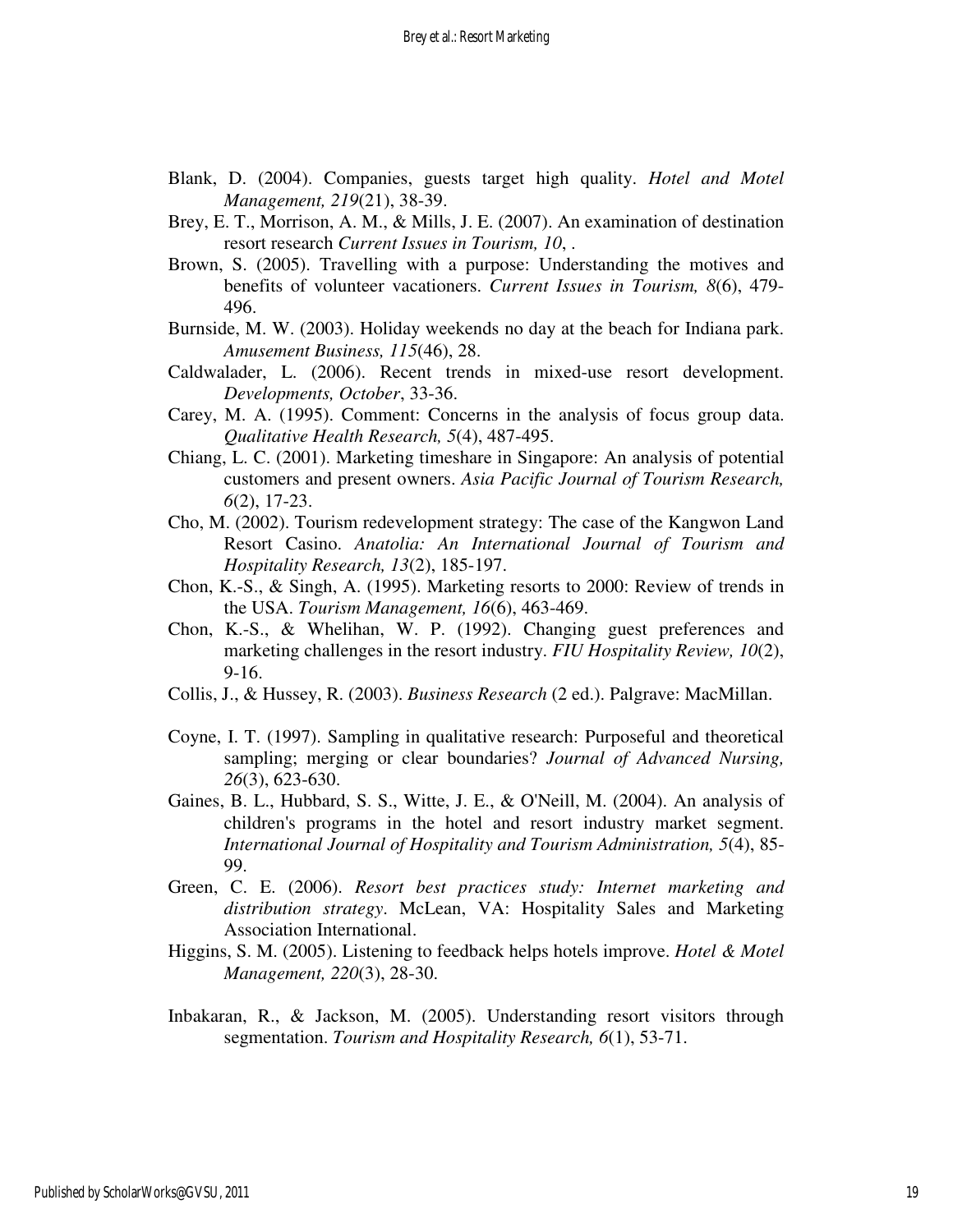- Johanson, M. (2000). A trend analysis of vacationing and its impacts of resort marketing. *Journal of Hospitality & Leisure Marketing, 7*(3), 81-90.
- Khanna, P. (2005). Hotel chain gets personal with customers. *Computing Canada, 31*(5), 18.
- Kim, S., & Sullivan, P. (2006). Experiential retail: Shopping in recreation tourism at teh Venetian Resort. *e-Review of Tourism Research 3*(5).
- King, B. (1994). Research on resorts: A review. In C. P. Cooper & A. Lockwood (Eds.), *Progress in Tourism, Recreation and Hospitality Management* (5 ed., pp. 165-180). New York: John Wiley & Sons.
- King, B., & Whitelaw, P. (2003). Resorts in Australian tourism: A recipe for confusion. *Journal of Tourism Studies, 14*(1), 59-66.
- Knutson, B. J., Beck, J. A., & Yen, H. H. (2004). Marketing the mid-price independently owned resort: A case study with implications for managers. *Journal of Hospitality and Leisure Marketing, 11*(4), 65-79.
- Landis, J. R., & Koch, G. G. (1977). The measurement of observer agreement for categorical data. *Biometrics, 33*(1), 159-174.
- Li, W. M., & Dewar, K. (2003). Assessing tourism supply in Beihai, China. *Tourism Geographies, 5*(2), 151-167.
- Lomanno, M. (2005). Occupancy, room-rate growth expected to increase RevPAR. *Hotel and Motel Management, 220,* 22.
- McMullen-Coyne, S. (2004). Brandlike benefits, independence drive growth of hotel collections. *Hotel and Motel Management, 219,* 3-5.
- Mendenhall, M. (2005). Emotional equity is still Disney's key asset. *Advertising Age, 76,* 24.
- Monteson, P. A., & Singer, J. L. (2004). Marketing a resort-based spa. *Journal of Vacation Marketing, 10*(3), 282-288.
- Morrison, A. M., Braunlich, C. G., Cai, L. A., & O'Leary, J. T. (1996). A profile of the casino resort vacationer. *Journal of Travel Research, 35*(2), 55-61.
- Morse, J. M. (1991). Strategies for Sampling. In J. M. Morse (Ed.), *Qualitative Nursing Research: A Contemporary Dialogue* (pp. 127-145.). Newbury Park, CA: Sage.
- Mudambi, R. (1994). A Ricardian excursion to Bermuda: An estimation of mixed strategy equilibrium. *Applied Economics, 26*(9), 927-937.
- Naylor, G., & Frank, K. E. (2001). The effect of price bundling on consumer perceptions of value. *The Journal of Services Marketing, 15*(4/5), 270- 282.
- O'Brien, T. (2003). Waterpark resorts riding wave of success. *Amusement Business, 115,* 3-5.
- Patton, M. Q. (1990). *Qualitative Research and Evaluation Methods* (2 ed.). Newbury Park, CA: Sage.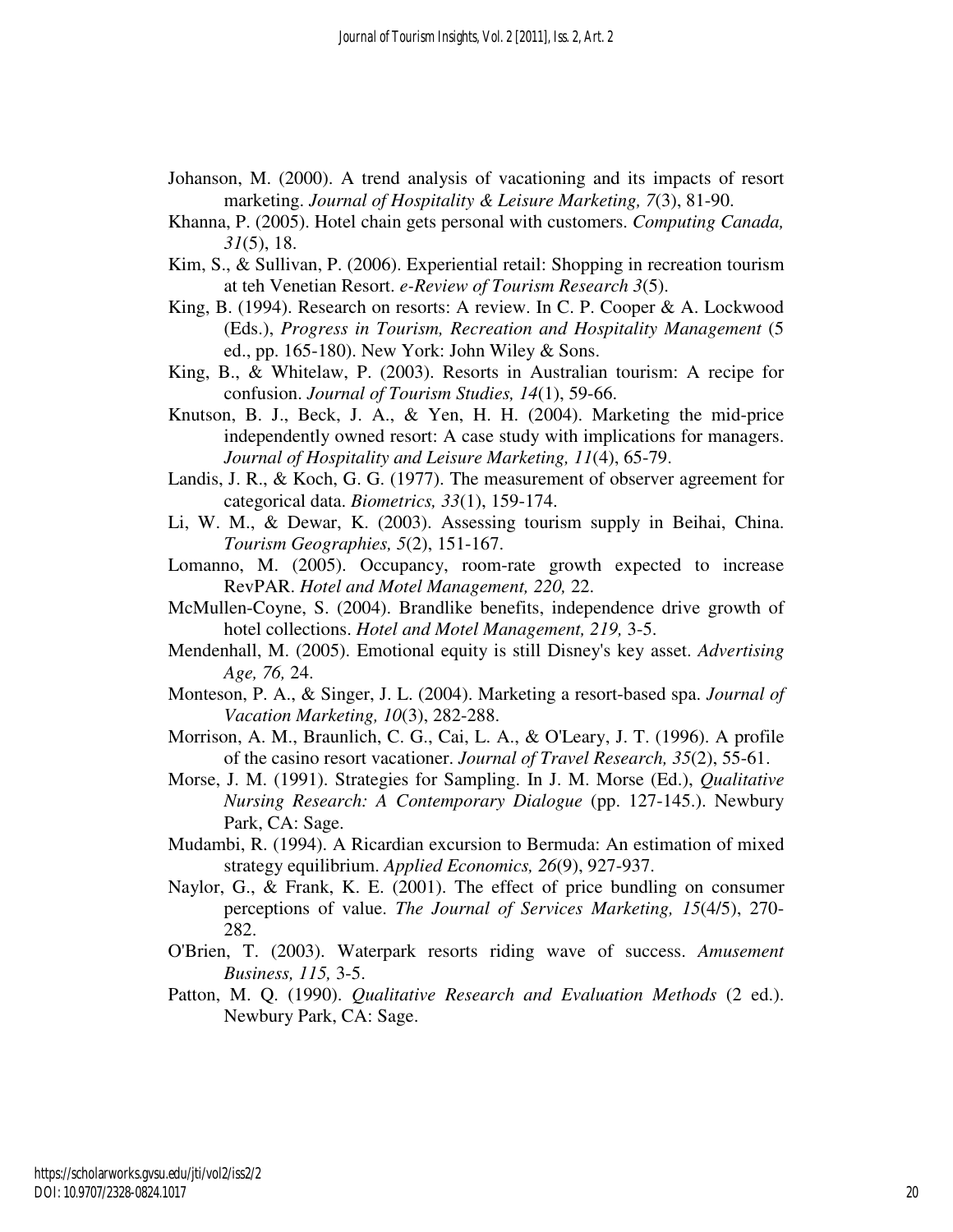- Patton, M. Q. (2002). *Qualitative Research & Evaluation Methods* (3 ed.). Thousand Oaks, CA: Sage.
- Perdue, R. R. (2001). Internet site evaluations: The influence of behavioral experience, existing images, and selected website characteristics. *Journal of Travel and Tourism Marketing, 11*(2/3), 21-38.
- Perdue, R. R. (2002). Perishability, yield management, and cross-product elasticity: A case study of deep discount season passes in the Colorado ski industry. *Journal of Travel Research, 41*(1), 15-33.
- Phillimore, J., & Goodson, L. (Eds.). (2004). *Qualitative Research in Tourism: Ontologies, Epistemologies and Methodologies*. London: Routledge.
- Ramos, P., Salazar, A., & Gomes, J. (2000). Trends in Portuguese tourism: A content anlaysis of association and trade representative perspectives. *International Journal of Contemporary Hospitality Management, 12*(7), 409-418.
- Rezek, S. (2002). Consumer research sheds light on all aspects of resort timesharing business. *International Journal of Hospitality Management, 21*(3), 245-255.
- Riley, L. (2007). 2007 top ten: Sales & marketing for luxury boutique hotels  $\&$ resorts. *HSMAI Connect* Retrieved January 26, 2007, from www.hsmaiconnect.org/news154000370/4029871.html
- Scavo, J. J. (1999). Marketing resort timeshares: The rules of the game. *St. John's Law Review, 73*(1), 217-246.
- Schatzman, L., & Strauss, A. L. (1973). *Field Research: Strategies for a Natural Sociology*. Englewood Cliffs, New Jersey: Prentice Hall.
- Simon, E. Y. (2005). Marketing top-of-mind issue at conference. *Hotel and Motel Management, 200,* 30.
- Staff. (2005). Hilton Resorts seeks promotion partners. *Precision Marketing, June 17, 2005,* 5.
- Thomaselli, R. (2005). Starwood goes hollywood. *Advertising Age, 76,* 1-3.
- Upchurch, R., & Lashley, C. (2006). *Timeshare Resort Operations*. New York: Butterworth-Heineman.

 Van-Kemp, S. (2004). Timeshare firm gets feet wet with the net. *Adweek Magazines' Technology Marketing, July 2004*.

Vencat, E. F., & Au, J. (2006). Dubai's glitz goes global; Ski resorts and goldencrusted condos are rising from teh desert in places like Morocco and Libya. *Newsweek, October 30,* NA.

Wasserman, T. (2004). Avon and Bahamas go after the sunset. *Brandweek, 45,* 8.

Whelihan, W. P., & Chon, K.-S. (1991). Resort marketing trends of the 1990s. *Cornell Hotel and Restaurant Administration Quarterly, 32*(2), 56-59.